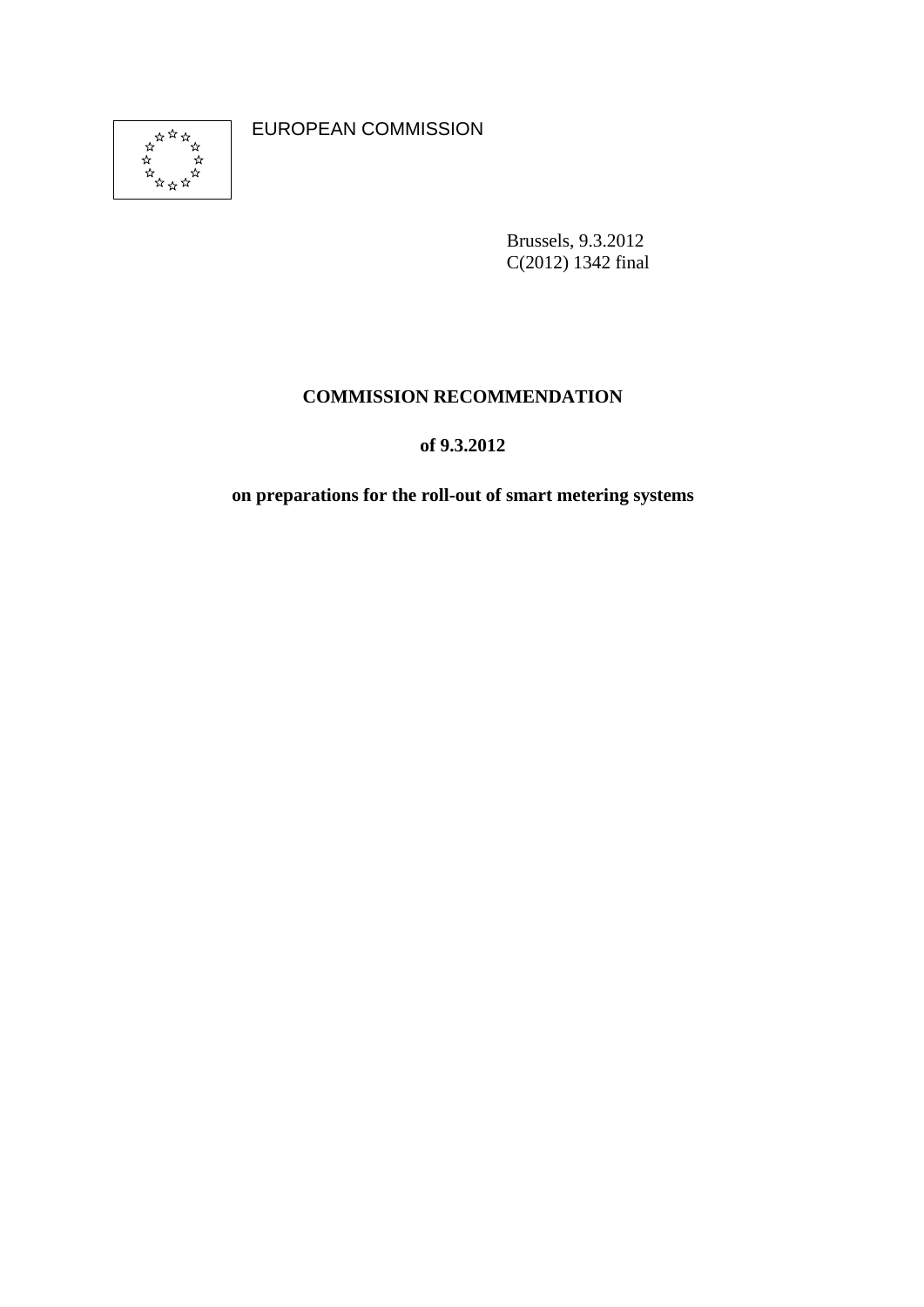### **COMMISSION RECOMMENDATION**

### **of 9.3.2012**

#### **on preparations for the roll-out of smart metering systems**

### THE EUROPEAN COMMISSION,

Having regard to the Treaty on the Functioning of the European Union, and in particular Article 292 thereof,

Whereas:

- (1) Smart grids mark a new development on the path towards greater consumer empowerment, greater integration of renewable energy sources into the grid and higher energy efficiency and make a considerable contribution to reducing greenhouse gas emissions and to job creation and technological development in the Union.
- (2) In accordance with Directive 2009/72/EC of the European Parliament and of the Council of 13 July 2009 concerning common rules for the internal market in electricity and repealing Directive  $2003/54/EC^1$  and Directive  $2009/73/EC$  of the European Parliament and of the Council of 13 July 2009 concerning common rules for the internal market in natural gas and repealing Directive  $2003/55/EC^2$ , Member States are required to ensure the implementation of smart metering systems that assist the active participation of consumers in the electricity supply and gas supply markets and implementation of those metering systems may be subject to an economic assessment of all the long-term costs and benefits to the market and the individual consumer or which form of smart metering is economically reasonable and cost-effective and which timeframe is feasible for their deployment.
- (3) The Communication from the Commission to the European Parliament, the Council, the European Economic and Social Committee and the Committee of the Regions of 12 April 2011 on 'Smart Grids: from innovation to deployment'3 announces a number of measures, including monitoring Member States' progress, establishing guidelines on key performance indicators and guidelines to define a methodology for the Member States' plans for implementation of smart metering systems, along with cost-benefit analyses.
- (4) The Digital Agenda for Europe lists a set of appropriate measures, in particular on data protection in the Union, on network and information security, on cyber-attacks and on

1

<sup>1</sup> OJ L 211, 14.8.2009, p. 55.

 $\overline{2}$ OJ L 211, 14.8.2009, p. 94.

<sup>3</sup> COM(2011) 202 final.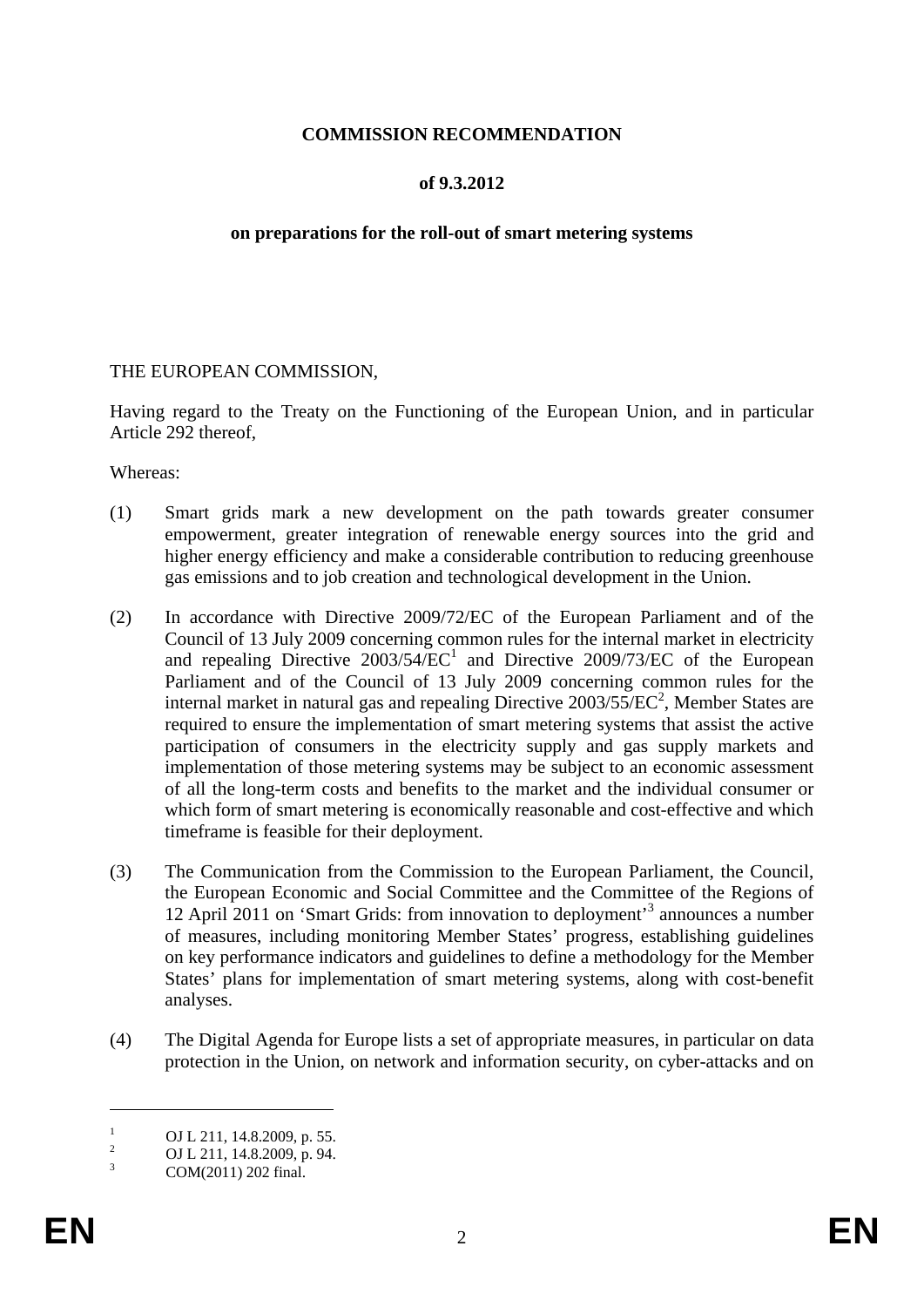functionalities for smart grids and metering. Member States, in collaboration with industry, the Commission and other stakeholders, should take appropriate measures to ensure a coherent approach.

- (5) One of the key tasks and preconditions for using smart metering systems is to find appropriate technical and legal solutions which safeguard protection of personal data as a fundamental right under Article8 of the Charter of Fundamental Rights of the European Union and Article 16 of the Treaty on the Functioning of the European Union. Member States and stakeholders should ensure, especially in the initial phase of the roll-out of smart meters, that smart metering system applications are monitored and that fundamental rights and freedoms of individuals are respected.
- (6) Smart metering systems allow processing of data, including predominantly personal data. Moreover, the deployment of smart grids and smart metering systems should allow suppliers and network operators to evolve from a broad view of energy behaviour to detailed information on the energy behaviour of individual endconsumers.
- (7) The rights and obligations provided for by Directive 95/46/EC of the European Parliament and of the Council of 24 October 1995 on the protection of individuals with regard to the processing of personal data and on the free movement of such data<sup>4</sup> and by Directive 2002/58/EC of the European Parliament and of the Council of 12 July 2002 concerning the processing of personal data and the protection of privacy in the electronic communications sector<sup>5</sup> are fully applicable to smart metering which processes personal data, in particular in the use of publicly available electronic communications services for contractual and commercial relations with customers..
- (8) The opinions of the Working Party on the protection of individuals with regard to the processing of personal data set up in accordance Article 29 of Directive 95/46/EC provide guidance for identifying and developing 'best available techniques' to safeguard personal data and guarantee data security when data are processed in smart metering systems and smart grids.
- (9) In the light of the potential for deployment of smart grids, particular attention should be paid to security and protection of the personal data processed by smart metering systems. In this respect, data protection impact assessments should make it possible to identify from the start data protection risks in smart grid developments.
- (10) Data protection and information security features should be built into smart metering systems before they are rolled out and used extensively. Such features can effectively improve consumers' control over the processing of personal data.
- (11) Member States should cooperate with industry and civil society stakeholders, in particular with national data protection authorities, to stimulate and support introduction of the 'security and data protection by design' principle at an early stage in the development of smart grids, particularly for the roll-out of smart metering systems.

<u>.</u>

<sup>4</sup> OJ L 281, 23.11.1995, p. 31.

<sup>5</sup> OJ L 201, 31.7.2002, p. 37.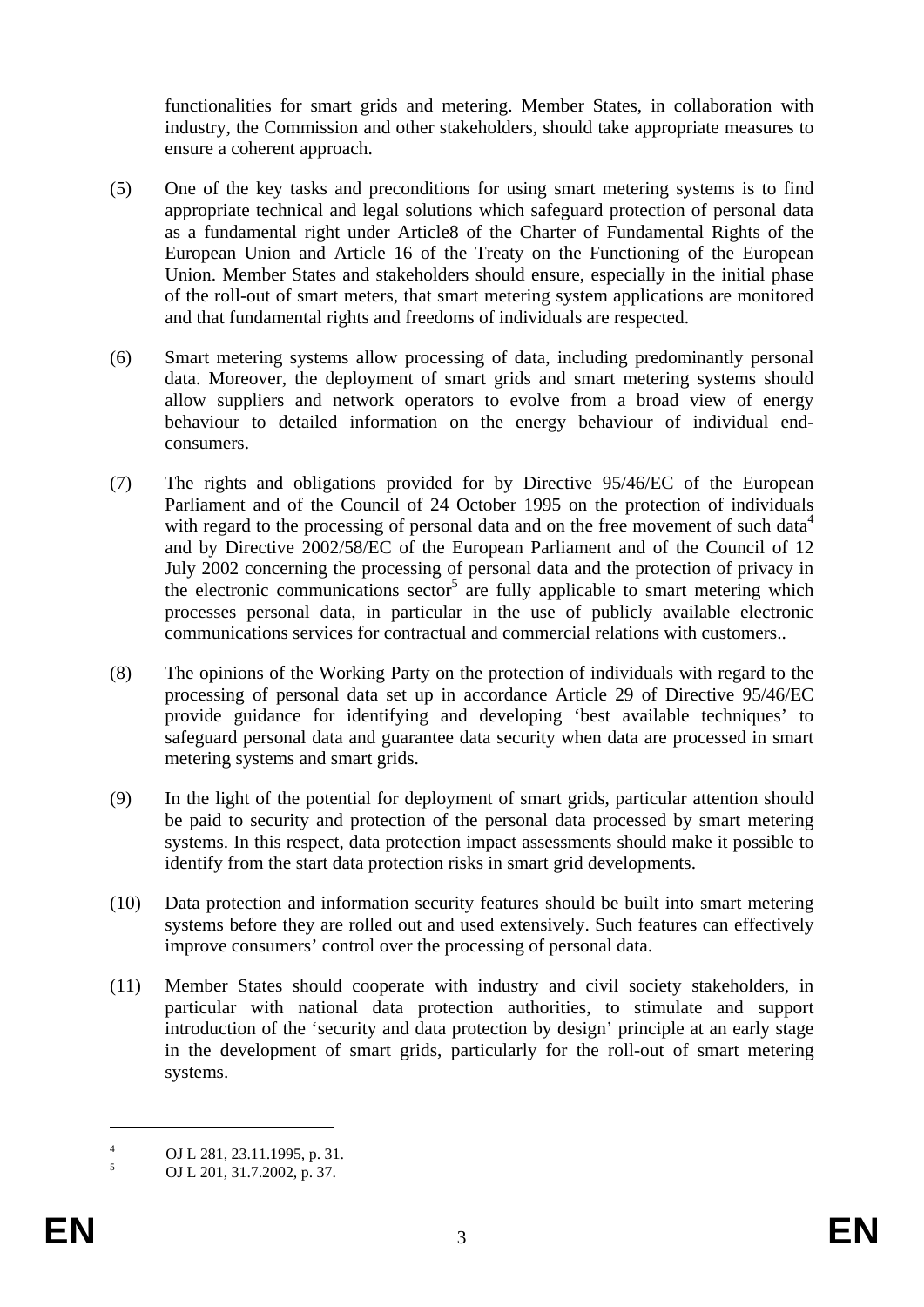- (12) Any party processing personal data in the context of smart metering systems should take all reasonable steps to ensure that data cannot be traced to an identified or identifiable person by any means likely to be used by either the network operator or any other third party, unless the data are processed in compliance with the applicable principles and legal rules on data protection.
- (13) The Commission Communication of 2 May 2007 on 'Promoting data protection by privacy enhancing technologies (PETs)<sup>56</sup> sets out clear measures to achieve the goals of minimising the processing of personal data and using anonymous or pseudonymous data wherever possible by supporting the development of PETs and use thereof by data controllers and individuals.
- (14) A template developed at Union level for conducting data protection impact assessments will ensure that the provisions of this Recommendation are followed coherently across Member States.
- (15) An assessment of the data protection impact carried out by the operator and stakeholders prior to the roll-out of smart metering systems will provide the information necessary in order to take appropriate protective measures. Such measures should be monitored and reviewed throughout the lifetime of the smart meter.
- (16) In accordance with Directive 2009/72/EC, Member States are expected to complete, by 3 September 2012, a cost-benefit assessment of the roll-out of smart metering systems. Pursuant to the Communication from the Commission of 12 April 2011, the Commission considers it important to lay down criteria, a template and more general guidelines that would improve the depth and comparability of analyses. As suggested by the Smart Grid Task Force<sup>7</sup>, the criteria should use quantifiable indicators.
- (17) Member States, in collaboration with industry, the Commission and other stakeholders, should take appropriate measures to disseminate information about and raise awareness of the potential benefits and risks associated with use of smart metering technology.
- (18) In this respect, Member States, in collaboration with industry, civil society associations and other stakeholders, should identify and disseminate examples of good practice in smart metering applications and take appropriate measures — such as large-scale pilot projects — to increase public awareness, as a prerequisite for wider take-up of this technology.
- (19) Establishment of a set of recommended functional requirements would enable Member States to achieve an optimum level of cost-efficiency in their roll-out plans more easily and simultaneously. Setting the same requirements would also provide regulators, the metering industry, network operators and suppliers with some indication of the approaches most likely to be taken in this sector.

<u>.</u>

<sup>6</sup> COM(2007) 228 final.

<sup>7</sup> http://ec.europa.eu/energy/gas\_electricity/smartgrids/taskforce\_en.htm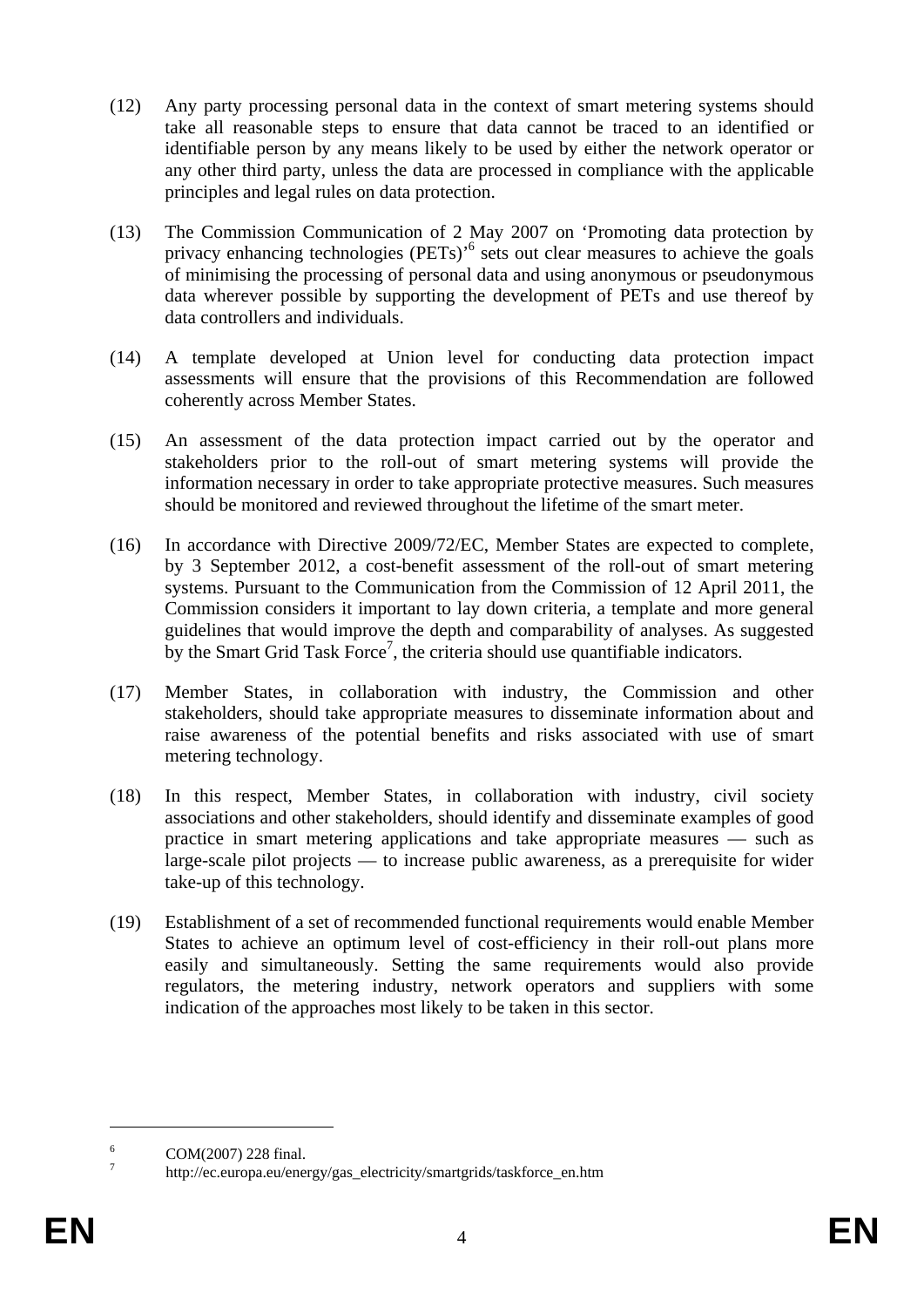- (20) Based on the guidelines of good practice defined by the European Regulators' Group for Electricity and Gas (hereinafter referred to as the 'ERGEG')<sup>8</sup> and on the analysis of the first cost-benefit assessments communicated by Member States, the Commission sees benefit in recommending to Member States and regulators a set of common minimum functionalities for smart meters.
- (21) After consulting the European Data Protection Supervisor,

## HAS ADOPTED THIS RECOMMENDATION:

### **I. DATA PROTECTION AND SECURITY CONSIDERATIONS**

- 1. This Section provides guidance to Member States on the design and operation of smart grids and smart metering systems ensuring the fundamental right to protection of personal data.
- 2. This Section also provides guidance on measures to be taken for the deployment of smart metering applications in order to ensure that national legislation implementing Directive 95/46/EC is, where applicable, respected when such technologies are deployed.

#### **Definitions**

- 3. Member States are invited to take note of the following definitions:
	- (a) 'Smart grid'9 means an upgraded energy network to which two-way digital communication between the supplier and consumer, smart metering and monitoring and control systems have been added.
	- (b) 'Smart metering system' means an electronic system that can measure energy consumption, adding more information than a conventional meter, and can transmit and receive data using a form of electronic communication $10$ .
	- (c) 'Data protection impact assessment' means a systematic process for evaluating the potential impact of risks where processing operations are likely to present specific risks to the rights and freedoms of data subjects by virtue of their nature, their scope or their purposes to be to carried by the controller or processor or the processor acting on the controller's behalf.
	- (d) 'Data protection by design' requires to implement, having regard to the state of the art and the cost of implementation, both at the time of the determination of

1

<sup>8</sup> ERGEG Guidelines of Good Practice (GGP) on regulatory aspects of smart meters for electricity and  $\frac{\text{gas (Ref. E10-RMF-29-05)}}{\text{cm}}$ .

The European Smart Grid Task Force defines smart grids as energy networks that can efficiently integrate the behaviour of all users connected to them in order to ensure an economically efficient, sustainable power system with low losses and high quality and security of supply and safety: http://ec.europa.eu/energy/gas\_electricity/smartgrids/doc/expert\_group1.pdf.<br><sup>10</sup> Interpretative note on Directive 2009/72/EC concerning common rules for the internal market in

electricity and Directive 2009/73/EC concerning common rules for the internal market in natural gas – Retail markets, p. 7.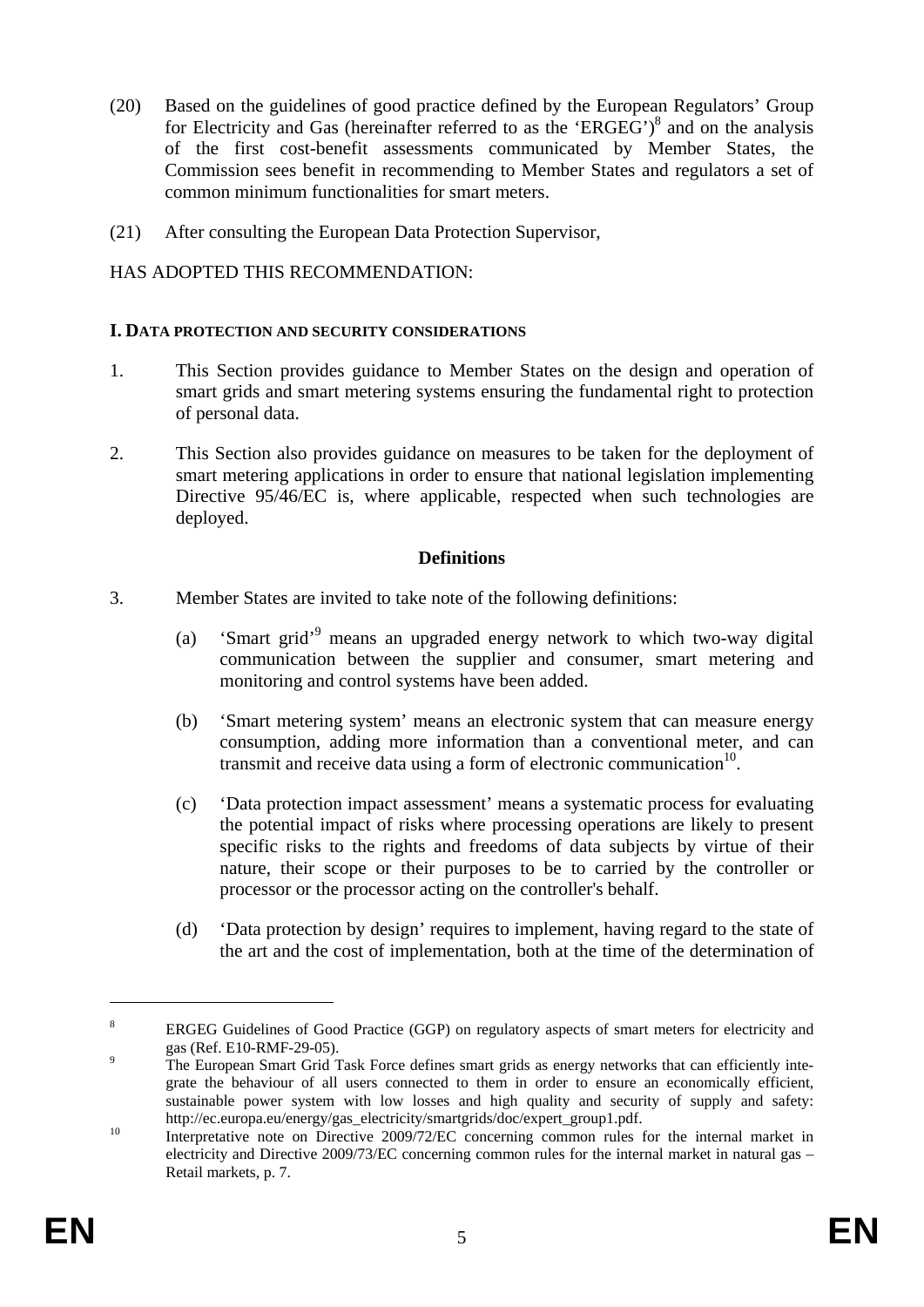the means for processing and at the time of the processing itself, appropriate technical and organisational measures and procedures in such a way that the processing will meet the requirements of Directive 95/46/EC and ensure the protection of the rights of the data subject.

- (e) 'Data protection by default' requires to implement mechanisms for ensuring that, by default, only those personal data are processed which are necessary for each specific purpose of the processing and are especially not collected or retained beyond the minimum necessary for those purposes, both in terms of the amount of the data and the time of their storage.
- (f) 'Best available techniques' refer to the most effective and advanced stage in the development of activities and their methods of operation, which indicate the practical suitability of particular techniques for providing in principle the basis for complying with the EU data protection framework. They are designed to prevent or mitigate risks on privacy, personal data and security.

## *Data protection impact assessments*

- 4. The data protection impact assessment should describe the envisaged processing operations, an assessment of the risks to the rights and freedoms of data subjects, the measures envisaged to address the risks, safeguards, security measures and mechanisms to ensure the protection of personal data and to demonstrate compliance with Directive 95/46/EC, taking into account the rights and legitimate interests of data subjects and persons concerned.
- 5. In order to guarantee protection of personal data throughout the Union, Member States should adopt and apply the data protection impact assessment template to be developed by the Commission and submitted to the Working Party on the protection of individuals with regard to the processing of personal data for its opinion within twelve months of publication of this Recommendation in the *Official Journal of the European Union*.
- 6. When implementing this template, Member States should take into account the advice of the Working Party on the protection of individuals with regard to the processing of personal data.
- 7. Member States should ensure that network operators and operators of smart metering systems, in line with their other obligations under Directive 95/46/EC, take the appropriate technical and organisational measures to ensure protection of personal data.
- 8. Member States should ensure that the entity processing personal data consults the Data Protection Supervisory Authority referred to in Article 28 of Directive 95/46/ECon the data protection impact assessment, prior to processing. This should allow the Authority to assess the compliance of the processing and, in particular, the risks for the protection of personal data of the data subject and the related safeguards.
- 9. Member States should make sure that once the template for data protection impact assessments, as provided for in point 5, has been adopted, network operators implement the points 7 and 8 in accordance with it.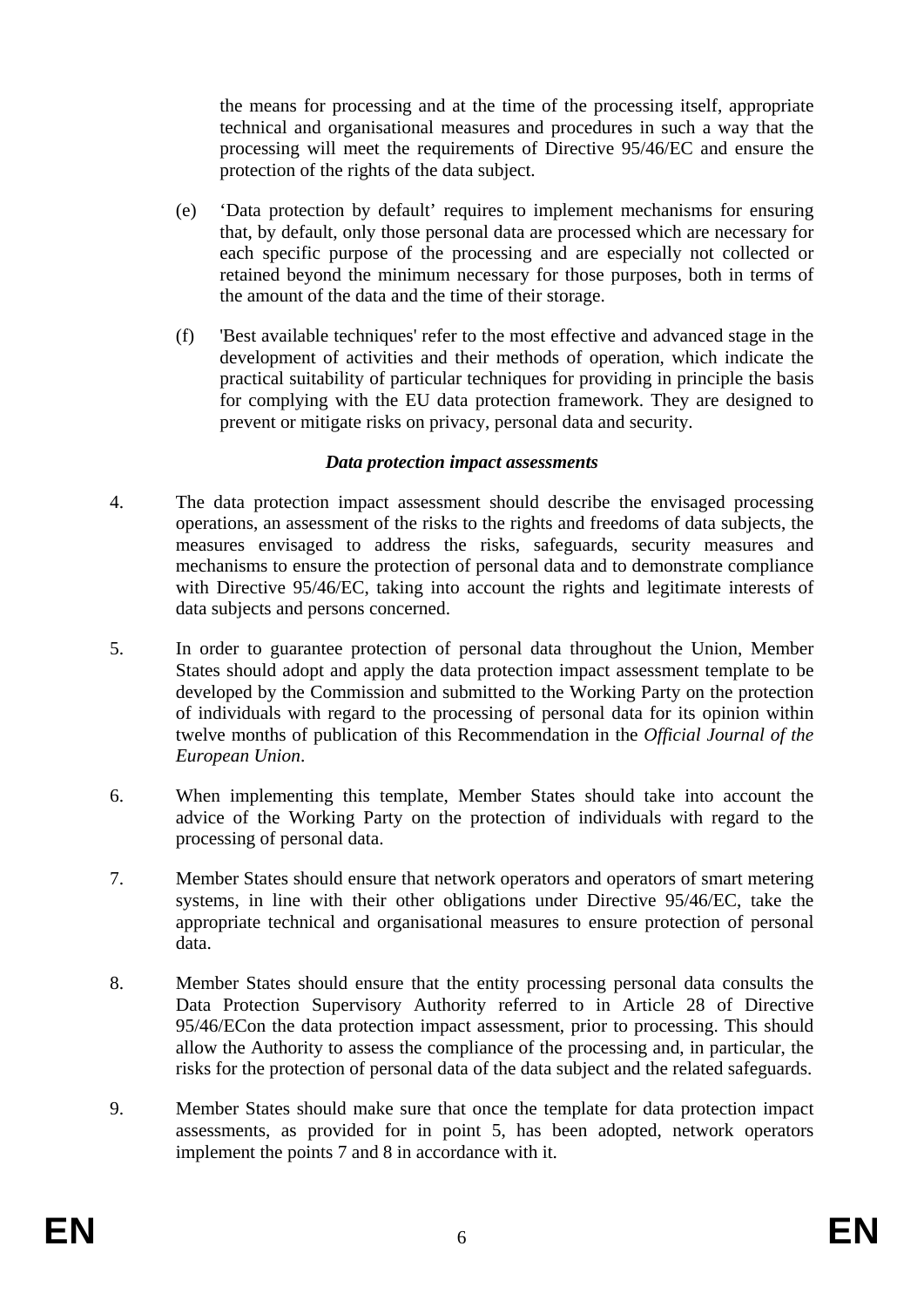## *Data protection by design and data protection by default settings*

- 10. Member States should strongly encourage network operators to incorporate data protection by design and data protection by default settings in deployment of smart grids and smart metering.
- 11. Data protection by design and data protection by default settings should be incorporated in the methodologies of parties involved in development of smart grids when personal data are processed.
- 12. Data protection by design should be implemented at legislative level (through legislation that has to be compliant with data protection laws) at technical level (by setting appropriate requirements in smart grid standards to ensure that infrastructure is fully consistent with the data protection laws) and organisational level (relating to processing).
- 13. Data protection by default should be implemented so that the most data protection friendly option is provided to the customer as a default configuration.
- 14. Member States should encourage European standardisation organisations to give preference to smart grid reference architectures based on data protection by design and on data protection by default.
- 15. For the purposes of optimising transparency and the individual's trust, Member States should encourage use of appropriate privacy certification mechanisms and data protection seals and marks, provided by independent parties.
- 16. Article 8 of the Charter of Fundamental Rights of the European Union and Article 8(2) of the European Convention on Human Rights require justifying any interference with the right to the protection of personal data. The legitimacy of interference must be assessed on a case-by-case basis in the light of the cumulative criteria of legality, necessity, legitimacy and proportionality. Any processing of personal data which interferes with the fundamental right to the protection of personal data within the smart grid and smart metering system therefore has to be necessary and proportional for it to be considered fully in compliance with the Charter.
- 17. In order to mitigate the risks on personal data and security, Members States, in collaboration with industry, the Commission and other stakeholders, should support the determination of best available techniques for each common minimum functional requirement listed in point 42 of the Recommendation.

## *Data protection measures*

18. When deciding the range of information allowed for processing within smart grids, Member States should take all necessary measures to impose, as much as possible, use of data rendered anonymous in such a way that the individual is no longer identifiable. In cases where personal data are to be collected, processed and stored, Member States should ensure that the data are appropriate and relevant. Data collection should be limited to the minimum necessary for the purposes for which data are processed and data should be kept in a form which permits identification of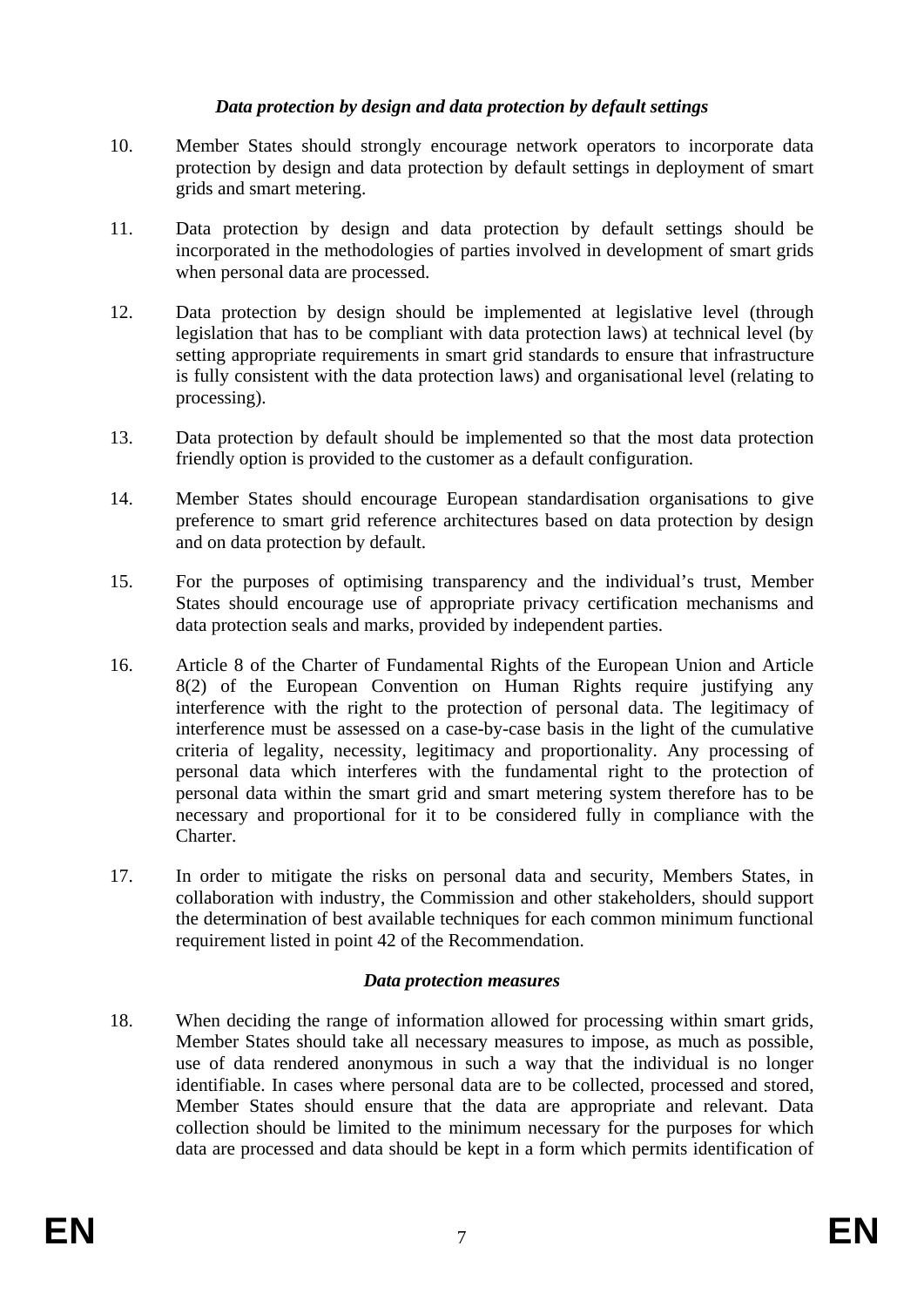data subjects for no longer than is necessary for the purposes for which the personal data are processed.

- 19. Processing of personal data by or within a smart metering system should be legitimate in accordance with one or more of the grounds listed in Article 7 of Directive 95/46/EC. The opinion of the Working Party on the protection of individuals with regard to the processing of personal data on Smart Metering<sup>11</sup> should be taken into account.
- 20. The processing of personal data by third parties offering value-added energy services should also be lawful and based on one or more of the six grounds for legitimate processing listed in Article 7 of Directive 95/46/EC. Where consent is chosen as the ground for processing, the consent of the data subject should be freely given, specific, informed and explicit and be given separately for each value-added service. The data subject should have the right to withdraw his or her consent at any time. The withdrawal of consent should not affect the lawfulness of the processing based on consent before the withdrawal.
- 21. Member States should clearly determine the roles and responsibilities of data controllers and data processors. They should be compatible with their respective obligations set out in Directive 95/46/EC.
- 22. Member States should perform an analysis prior to launching processing operations, in order to determine to which extent suppliers and network operators need to store personal data for the purposes of maintaining and operating the smart grid and for billing. This analysis should allow Member States to determine, *inter alia*, if the periods for the storage of personal data currently set in national law are no longer than necessary for the purposes of operating smart grids. This must include mechanisms to ensure that the time limits set for the erasure of personal data and for a periodic review of the need to store personal data are observed.
- 23. For the purpose of this analysis, each Member State should particularly take into account the following principles: the principle of data minimisation, the principle of transparency - by ensuring that the end consumer is informed in a user-friendly and intelligible form using clear and plain language, of the purposes, timing, circumstances, collection, storage and all other processing of personal data, and the principle of empowerment of the individual - by ensuring that the measures taken safeguard the individual's rights.

## *Data security*

24. Member States should ensure that personal data security is designed in at an early stage as part of the architecture of the network, within a data protection by design process. This should encompass measures to protect personal data against accidental or unlawful destruction or accidental loss and to prevent any unlawful forms of processing, in particular any unauthorised disclosure, dissemination, access to or alteration of personal data.

<sup>1</sup> 

<sup>&</sup>lt;sup>11</sup> Opinion No 183 of the Article 29 Working Party on Smart Metering, April 2011.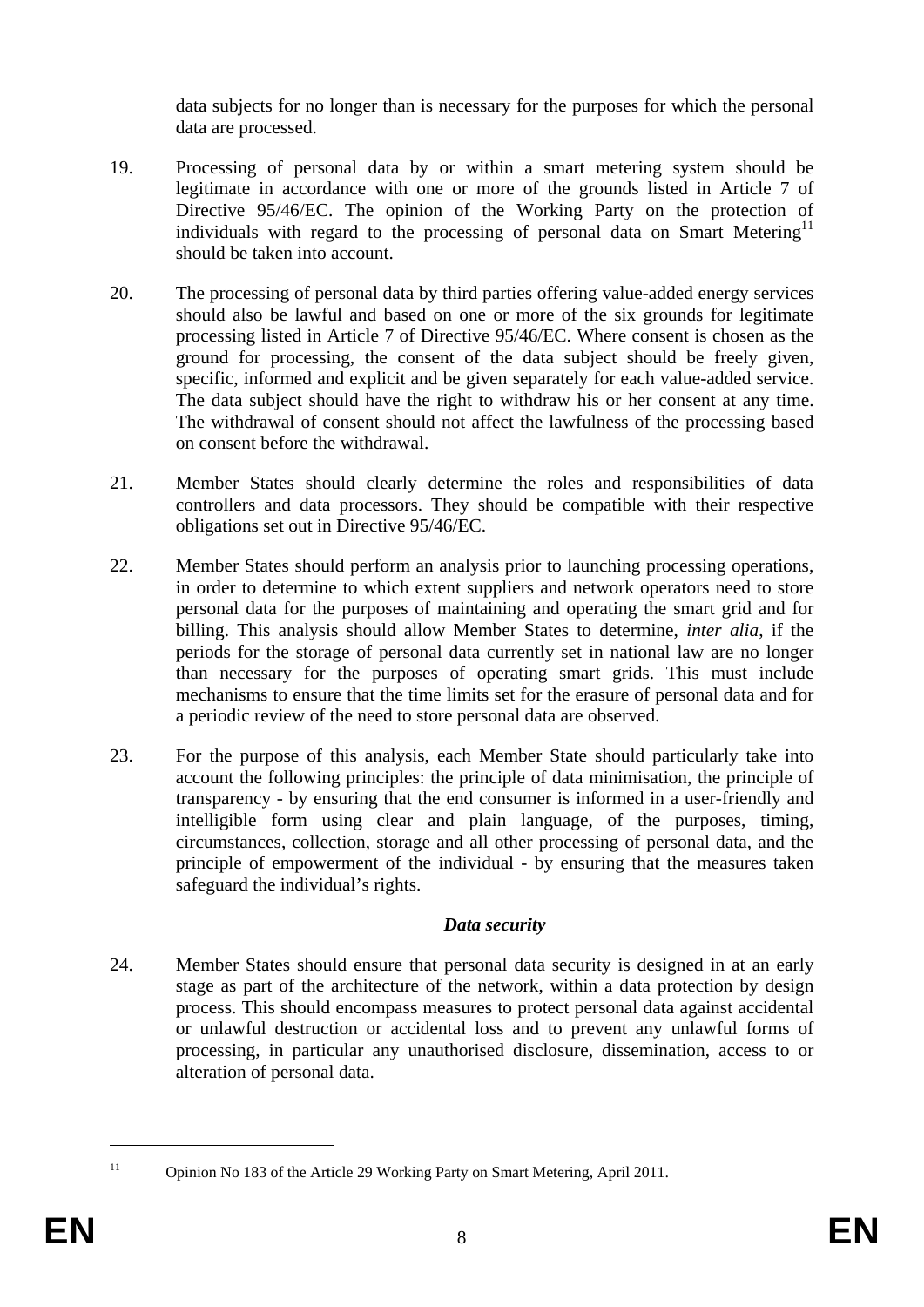- 25. The use of encrypted channels is recommended as it is one of the most effective technical means against misuse.
- 26. Member States should take into account that all present and future components of smart grids ensure compliance with all the 'security-relevant' standards developed by European standardisation organisations, including the Smart Grid Information Security essential requirements in the Commission's standardisation mandate M/490. The international security standards should also be taken into account, in particular the ISO/IEC 27000 series ('ISMS family of standards').
- 27. Member States should ensure that network operators identify security risks and the appropriate security measures to guarantee the adequate level of security and resilience of the smart metering systems. In this regard, network operators, in cooperation with national competent authorities and civil society organisations, should apply existing standards, guidelines and schemes and where not available develop a new one. Relevant guidelines published by the European Network Information and Security Agency (ENISA) should also be taken into account.
- 28. Member States should ensure that in accordance with Article 4 of Directive 2002/58/EC, in the event of a personal data breach, the controller notifies without undue delay (preferably not later than 24 hours after the breach has been established) the supervisory authority and the data subject, if the breach is likely to have an adverse effect on protection of his or her personal data.

## *Information and transparency on smart metering*

29. Without prejudice to the obligations of data controllers, in accordance with Directive 95/46/EC Member States should require that network operators develop and publish an accurate and clear information policy for each of their applications. The policy should include at least the items mentioned in Articles 10 and 11 of Directive 95/46/EC.

Where personal data relating to a data subject are collected, the controller should also provide the data subject with at least the following information:

- (a) the identity and the contact details of the controller and of the controller's representative and of the data protection officer, if any;
- (b) the purposes of the processing for which the personal data are intended, including the terms and general conditions and the legitimate interests pursued by the controller if the processing is based on Article 7 of Directive 95/46/EC;
- (c) the period for which the personal data will be stored;
- (d) the right to ask the controller for access to and rectification or erasure of the personal data concerning the data subject or to object to the processing of such personal data;
- (e) the right to lodge a complaint with the supervisory authority referred to in Article 28 of Directive 95/46/EC and the contact details of the supervisory authority;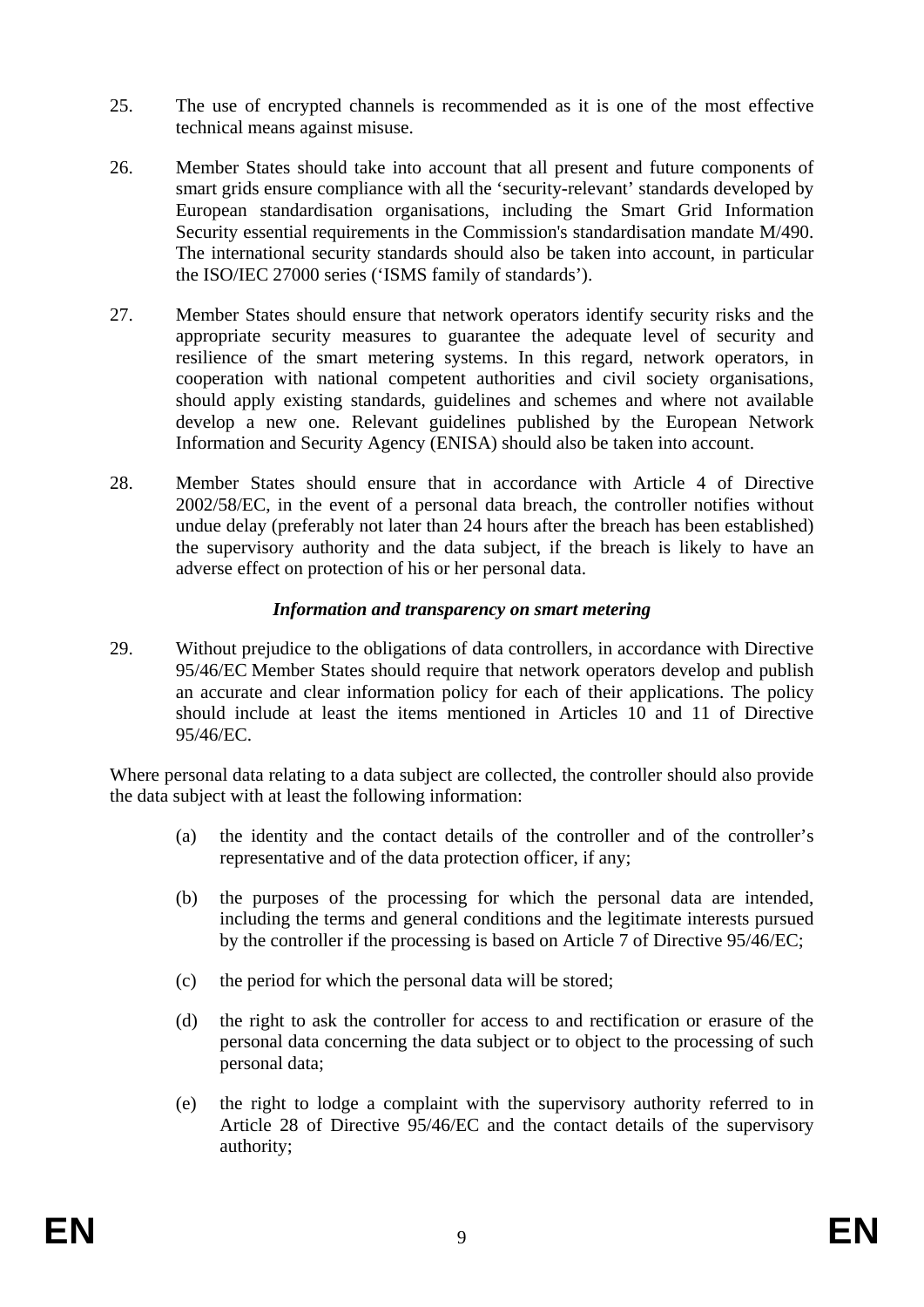- (f) the recipients or categories of recipients of the personal data;
- (g) any further information necessary to guarantee fair processing in respect of the data subject, having regard to the specific circumstances in which the personal data are collected.

### **II. METHODOLOGY FOR THE ECONOMIC ASSESSMENT OF THE LONG-TERM COSTS AND BENEFITS FOR THE ROLL-OUT OF SMART METERING SYSTEMS**

- 30. This Section provides guidance to Member States along with a framework for costbenefit analysis as a foundation for conducting a consistent, credible and transparent economic assessment of the long-term costs and benefits of the roll-out of smart metering.
- 31. The economic assessment should follow the guidelines set out in the Annex and should always include the following four steps:
	- tailoring to local conditions;
	- cost-benefit analysis (hereinafter referred to as 'CBA');
	- sensitivity analysis;
	- performance assessment, externalities and social impact.

# *Tailoring to local conditions*

- 32. When carrying out the economic assessment of the roll-out of smart metering, Member States or any competent authority that they designate should examine and take into consideration, where available, appropriate pilot programmes that have already implemented smart metering systems. They should also consult, where possible, actual field performance data and pertinent 'real-life' experience, in order to fine-tune their assumptions on technology choices and to optimise the associated costs and benefits and consumer engagement, both in terms of public awareness and use of smart metering systems.
- 33. In order to perform the cost-benefit analysis, Member States or any competent authority they designate should ensure that a minimum of two forecast scenarios are considered, one of them being 'business as usual' ('do nothing and nothing happens'). In the case of electricity, the second scenario should be in line with the obligation imposed in Directive 2009/72/EC of an 80% roll-out of smart metering by 2020 and should consider the set of common minimum functionalities laid down in Section III of this Recommendation. It is recommended to explore additional alternative scenarios. Such scenarios should also take into account synergies between existing and future energy-saving measures along with other forms of feedback and advice to consumers, especially the introduction of frequent billing or cost statements based on actual consumption rather than flat rates or estimated consumption. Member States should consider in their alternative scenarios the positive role that clear consumer information and price transparency, as well as competition on the manufacturers' and providers' side may have in the roll-out of smart metering.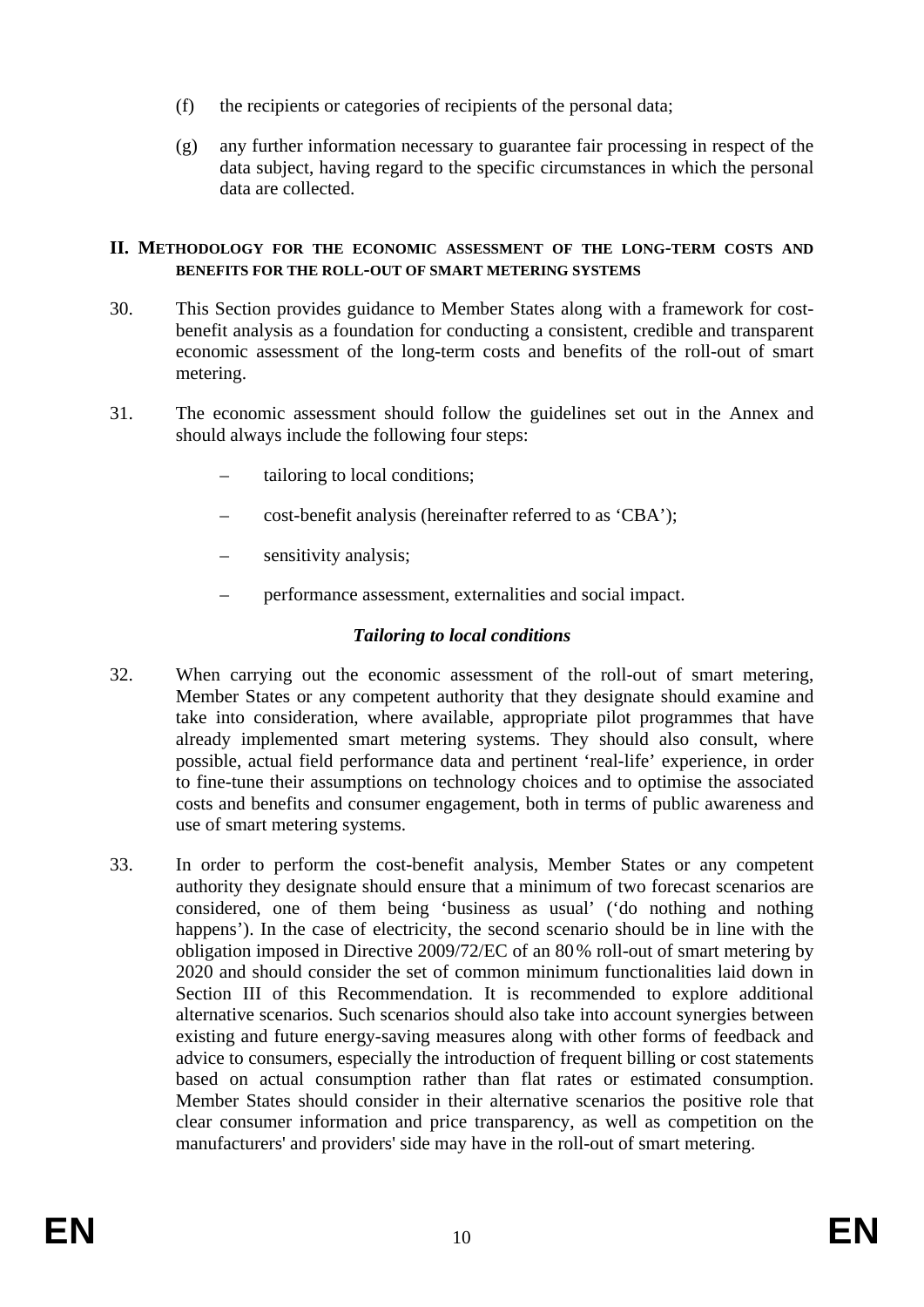- 34. When setting the conditions and deciding on the hypotheses for running the different scenarios, the Member States or any competent authority they designate should ensure that they conduct timely consultations on this subject with the national regulatory authorities and with promoters and enforcers of the roll-out of smart metering — which in most Member States are the distribution system operators and with the owners of relevant pilot projects, where available.
- 35. As regards, and during, the process of setting the framework conditions, Member States or any competent authority they designate should ensure that all the appropriate communication infrastructure technologies, architectures and measures needed to guarantee interoperability and compliance with the available Union's or international standards and best practices are taken into consideration. Furthermore, Member States or any competent authority that they designate should ensure that the assumptions underpinning the analysis are adapted to local circumstances, bearing in mind parameters such as geographical coverage, electricity demand, peak load and micro- and macro-economic conditions. Section 2 of the Annex to this Recommendation contains a list of the parameters which the Member States should ensure are used in this operation.

# *Cost-benefit analysis (CBA)*

36. The Member States or any competent authority they designate should ensure that the CBA follows the supporting guidelines and the step-by-step methodological framework (the 'seven CBA steps') laid down in the Annex to this Recommendation. Furthermore, Member States or any competent authority they designate should ensure a reasonable, transparent and well-documented calculation of all the expected costs and benefits in accordance with the logical sequential process proposed for estimating them. Costs that might potentially be incurred by the consumer through the roll-out of smart metering systems should be explicitly indicated in the CBA and set into comparison with long-term potential benefits for the consumers. In Annex I tables 4 and 5 propose a non-exhaustive list of elements to be included in the CBA.

# *Sensitivity analysis*

37. The Member States or any competent authority they designate should identify critical variables for the sensitivity analysis and report the magnitude of the variable range (minimum and maximum values of the critical variables identified) for the positive roll-out conditions where benefits exceed costs, as obtained from the sensitivity analyses they have performed. In addition, their analysis might also include the volatility responsiveness and possible control measures to keep the value of the variable within the desired range.

# *Performance assessment, externalities and social impact*

38. When assessing the merits of deployment, externalities (such as on environment or health), the impact of public policy measures and social benefits expected from the roll-out of smart metering, the Member States or any competent authority they designate should ensure that appropriate weighting factors, complementing the quantitative results of the previous steps of the CBA, are taken into account.

The Annex to this Recommendation provides a list of references for other related benefits.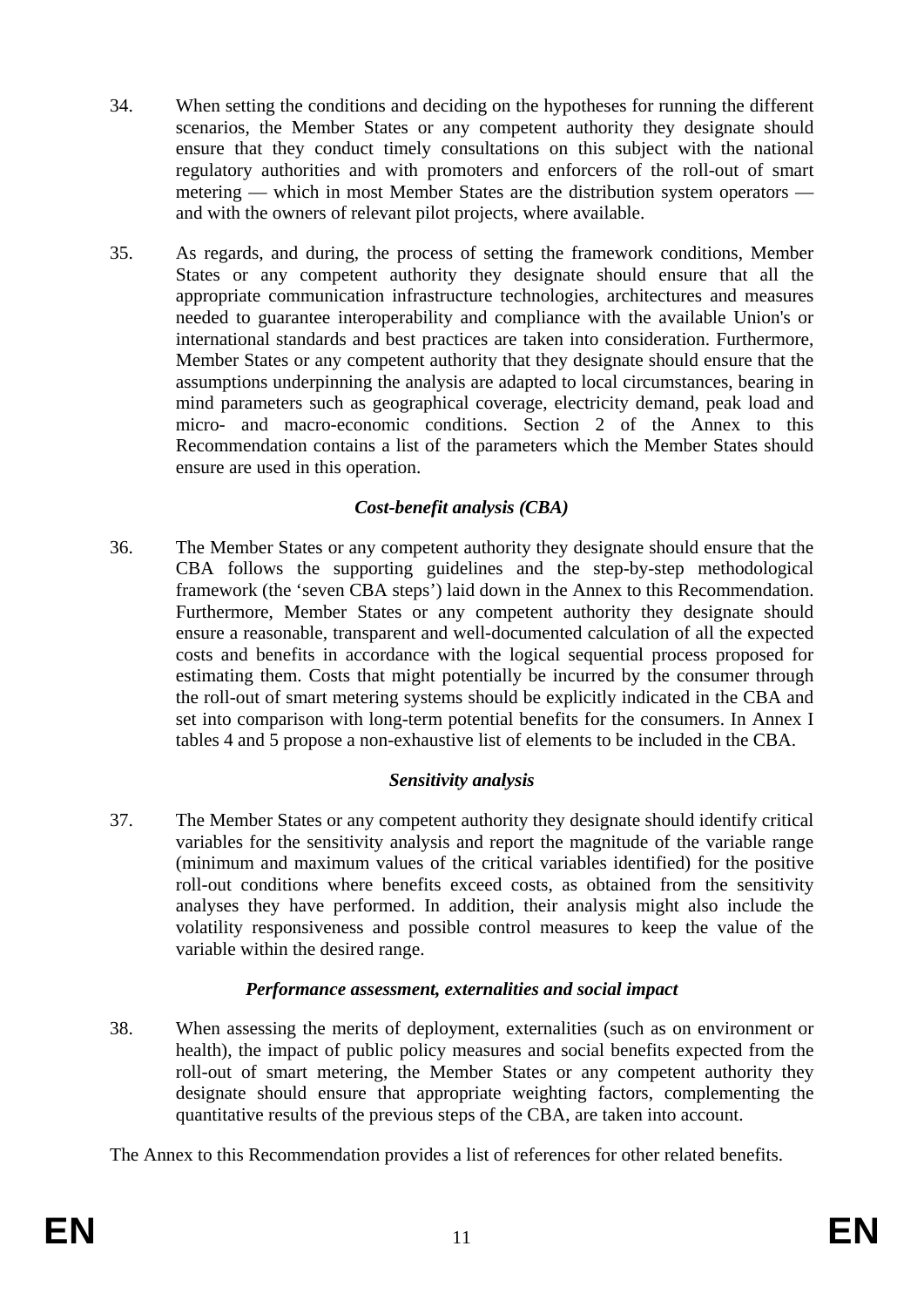#### **III. COMMON MINIMUM FUNCTIONAL REQUIREMENTS FOR SMART METERING SYSTEMS FOR ELECTRICITY**

- 39. This Section is based on best practice from early CBAs for smart metering of electricity carried out in 11 Member States. It provides guidance on measures to be taken to ensure that Member States make due use of appropriate interoperability and standards for smart metering systems currently being developed under Mandates M/441, M/468 and M/490 and of best practice.
- 40. Member States are provided with guidance on a set of common minimum functional requirements for smart metering of electricity that would enable them to identify common means of achieving cost-efficiencies in their roll-out plans. This could in turn serve Member States, metering suppliers and network operators as a common basis for their own cost-benefit analyses and investments to facilitate the procurement associated with roll-out and provide regulators with European reference definitions.
- 41. This Section also provides guidance on provisions to secure consumer benefits and contribute to increases in energy efficiency. It should facilitate the linking of smart metering systems with standardized interfaces equipped with consumer oriented tools that combine consumption data and cost information, encouraging consumer interest in energy saving actions and response to demand. This approach should be fully taken into account when analysing the costs and benefits of the roll-out of smart metering of electricity in line with Union legislation.

### *Common minimum functional requirements*

42. Every smart metering system for electricity should offer at least all the functionalities listed below:

## *For the customer:*

- (a) **Provide readings directly to the customer and any third party designated by the consumer.** This functionality is essential in a smart metering system, as direct consumer feedback is essential to ensure energy savings on the demand side. There is a significant consensus on provision of standardised interfaces which would enable energy management solutions in 'real time', such as home automation, and different demand response schemes and facilitate secure delivery of data directly to the customer. Accurate, user-friendly and timely readings provided directly from the interface of customer's choice to the customer and any third party designated by the consumer are strongly recommended since they are the key to running demand response services, taking 'on-line' energy-saving decisions and effective integration of distributed energy resources. In order to stimulate energy saving, Member States are strongly recommended to ensure that final customers using smart metering systems are equipped with a standardised interface which provides visualised individual consumption data to the consumer.
- (b) **Update the readings referred to in point (a) frequently enough to allow the information to be used to achieve energy savings.** This functionality relates purely to the demand side, namely the end customer. If consumers are to rely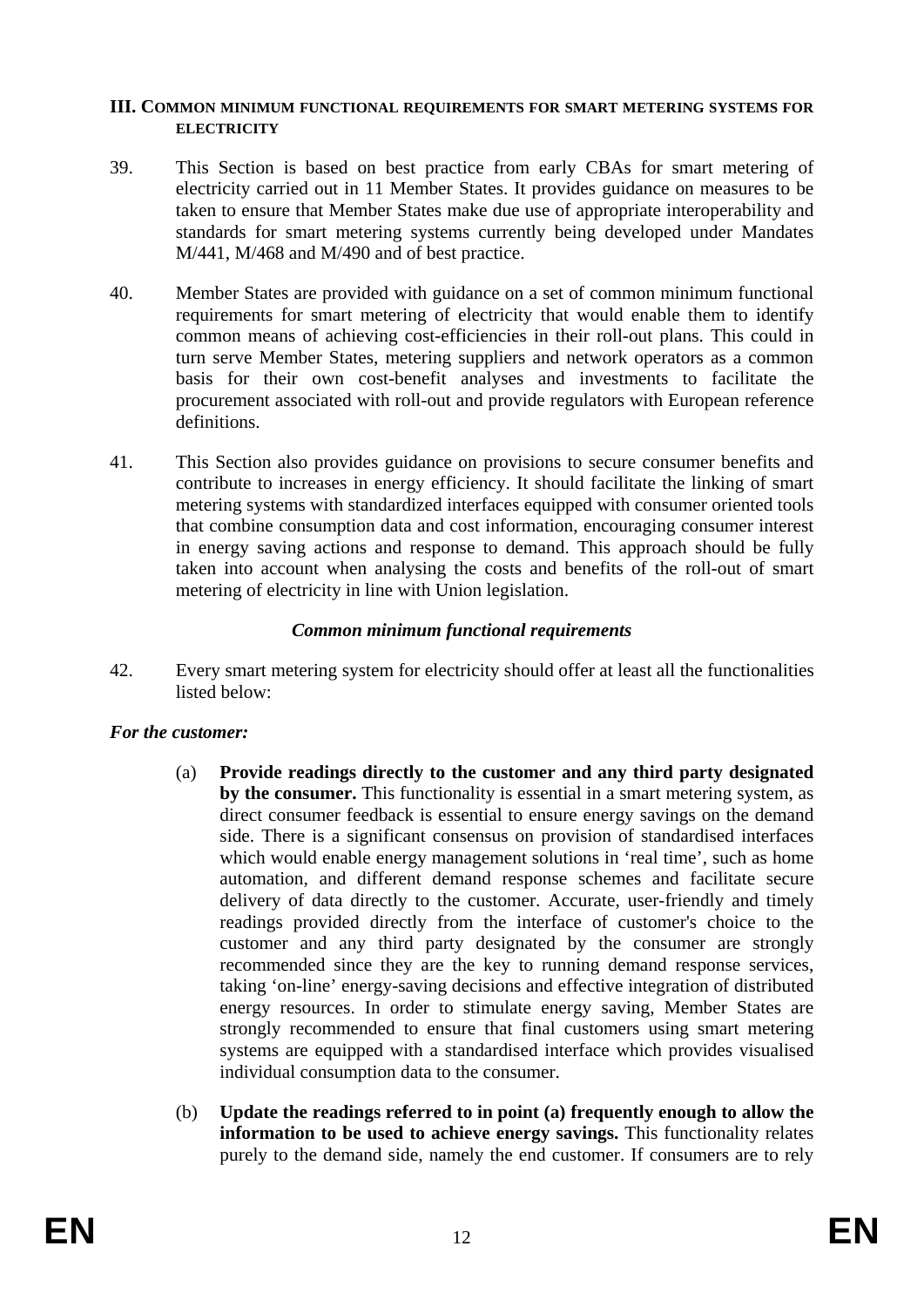on the information provided by the system, they need to see the information responding to their action. The rate has to be adapted to the response time of the energy-consuming or energy-producing products. The general consensus is that an update rate of every 15 minutes is needed at least. Further developments and new energy services are likely to lead to faster communications. It is also recommended that the smart metering system should be able to store customer consumption data for a reasonable time in order to allow the customer and any third party designated by the consumer to consult and retrieve data on past consumption. This should make it possible to calculate costs related to consumption.

## *For the metering operator:*

- (c) **Allow remote reading of meters by the operator.** This functionality relates to the supply side (metering operators). There is a broad consensus that this is a key functionality.
- (d) **Provide two-way communication between the smart metering system and external networks for maintenance and control of the metering system**. This functionality relates to metering. There is a broad consensus that this is a key functionality.
- (e) **Allow readings to be taken frequently enough for the information to be used for network planning**. This functionality relates to both the demand side and the supply side.

## *For commercial aspects of energy supply:*

- (f) **Support advanced tariff systems.** This functionality relates to both the demand side and the supply side. Smart metering systems should include advance tariff structures, time-of-use registers and remote tariff control. This should help consumers and network operators to achieve energy efficiencies and save costs by reducing the peaks in energy demand. This functionality, together with functionalities referred to in points (a) and (b), is a key driving force for empowering the consumer and for improving the energy efficiency of the supply system. It is strongly recommended that the smart metering system allows automatic transfer of information about advanced tariffs options to the final customers e.g. via standardised interface mentioned under a).
- (g) **Allow remote on/off control of the supply and/or flow or power limitation.** This functionality relates to both the demand side and the supply side. It provides additional protection for the consumer by allowing grading in the limitations. It speeds up processes such as when moving home — the old supply can be disconnected and the new supply connected quickly and simply. It is needed for handling technical grid emergencies. It may, however, introduce additional security risks which need to be minimised.

### *For security and data protection:*

(h) **Provide secure data communications.** This functionality relates to both the demand side and the supply side. High levels of security are essential for all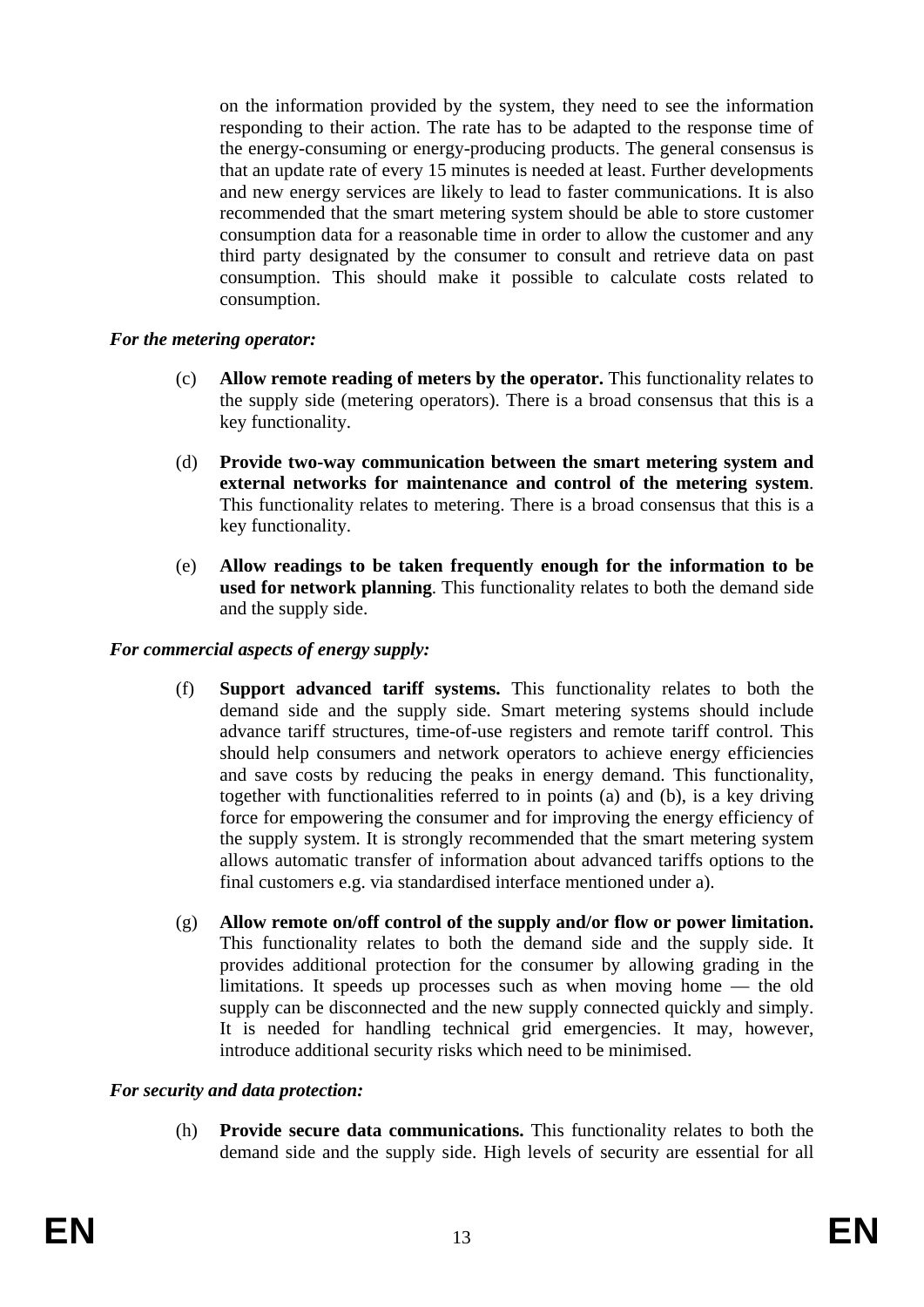communications between the meter and the operator. This applies both to direct communications with the meter and to any messages passed via the meter to or from any appliances or controls on the consumer's premises. For local communications within the consumer's premises, both privacy and data protection are required.

(i) **Fraud prevention and detection.** This functionality relates to the supply side: security and safety in the case of access. The strong consensus shows the importance attached to this functionality. This is necessary to protect the consumer, for example from hacking access, and not just for fraud prevention.

### *For distributed generation:*

(j) **Provide import/export and reactive metering.** This functionality relates to both the demand side and the supply side. Most countries are providing the functionalities necessary to allow renewable and local micro-generation, thus future-proofing meter installation. It is recommended that this function should be installed by default and activated/disabled in accordance with the wishes and needs of the consumer.

## **Follow-up**

- 43. Member States should take all necessary measures to follow this Recommendation and to draw it to the attention of all stakeholders involved in designing and operating smart grid applications within the Union.
- 44. Member States should report to the Commission by 3 September 2012 on the results of their cost-benefit analysis regarding the roll-out of smart metering systems and on the measures and plans they have adopted in relation to this Recommendation.
- 45. The Commission intends to assess, in the light of this Recommendation, the economic appraisals reported on the roll-out of smart metering.

### **Addressees**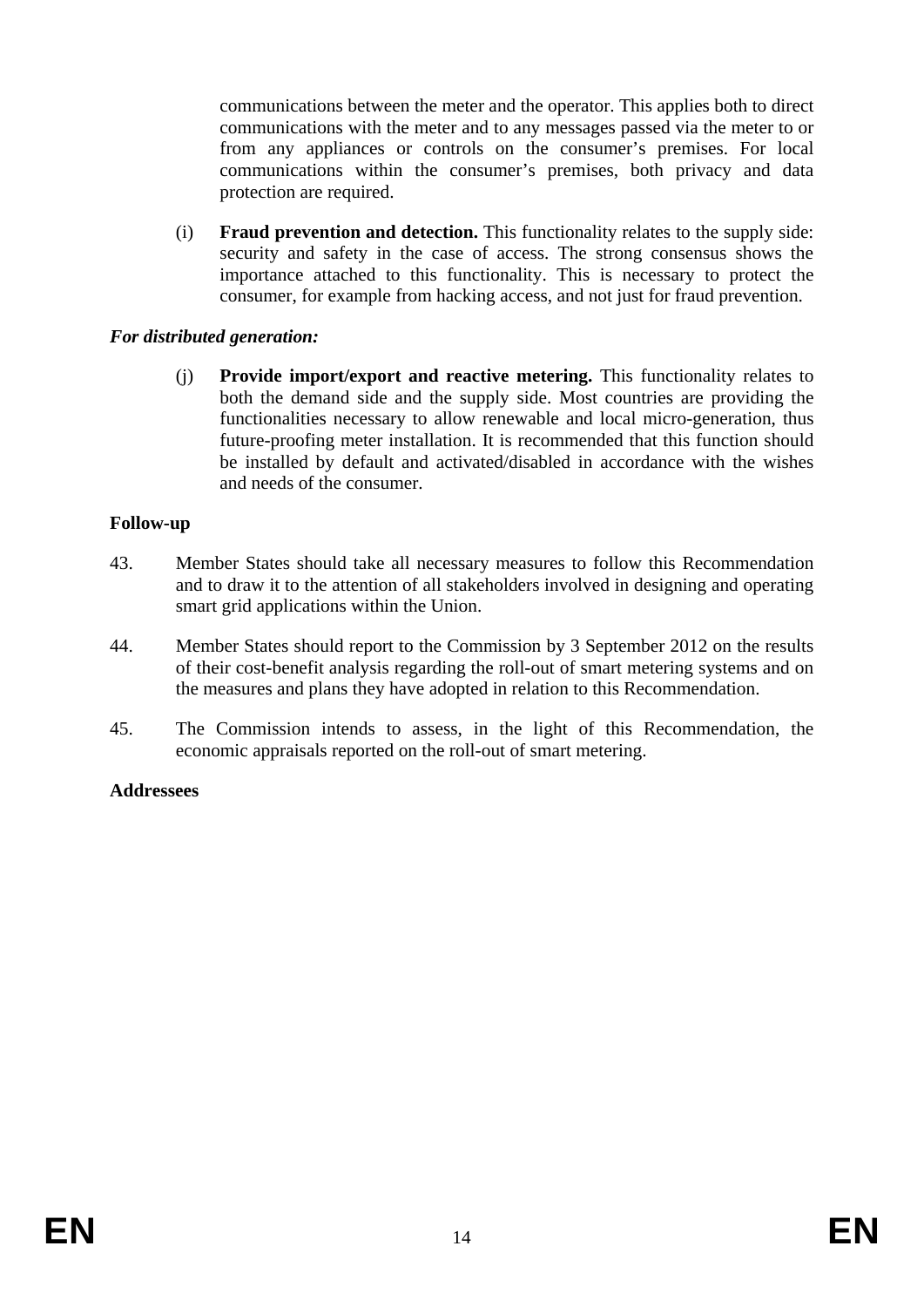46. This Recommendation is addressed to the Member States and to any competent authority they designate to be involved in the economic assessment of smart metering systems.

Done at Brussels, 9.3.2012

 *For the Commission Günther Oettinger Member of the Commission* 

#### **CERTIFIED COPY** For the Secretary - General

Jordi AYET PUIGARNAU Director of the Registry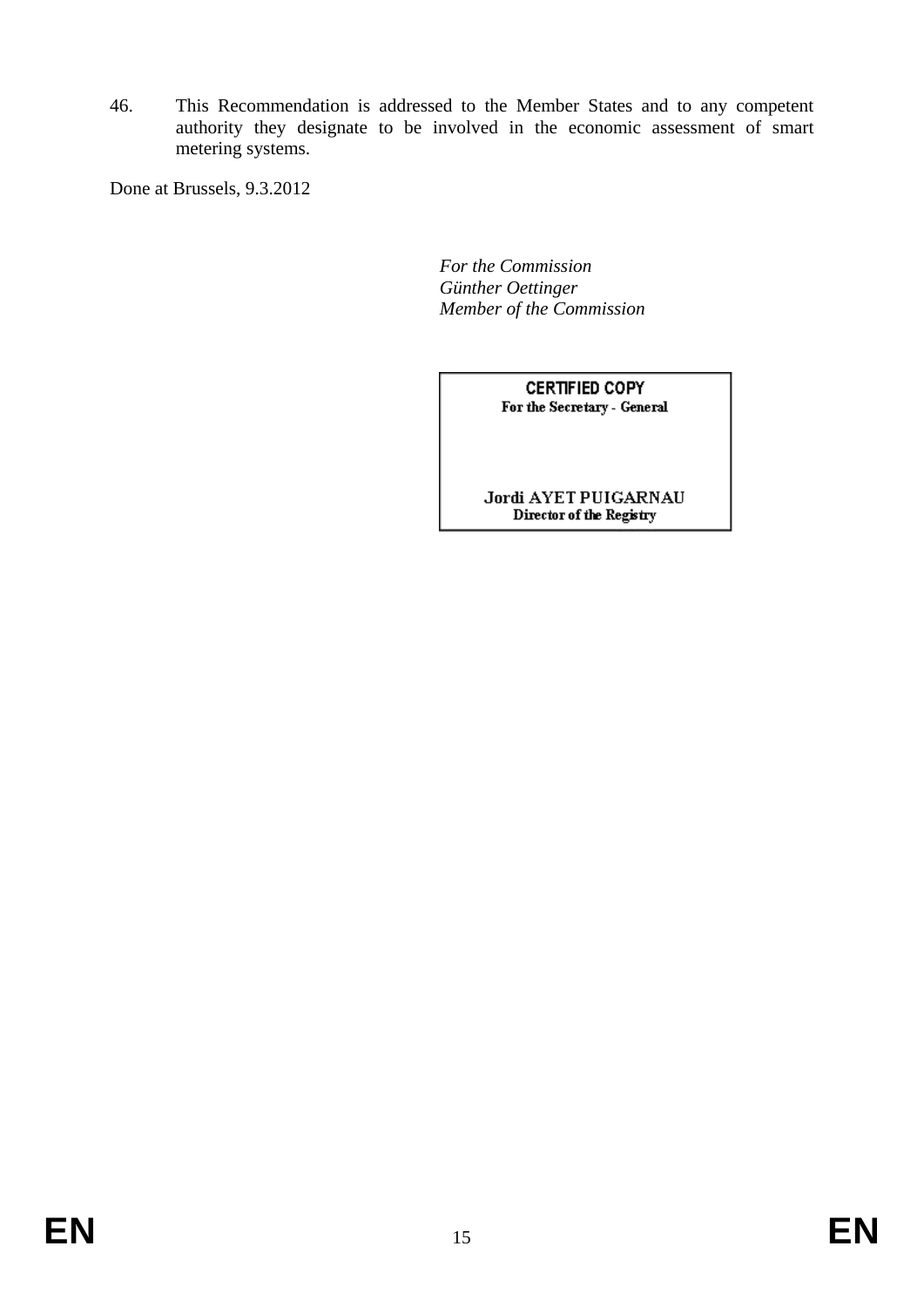# **ANNEX**

### **Guidelines on the methodology for the economic assessment of the long-term costs and benefits of the roll-out of smart metering in accordance with Annex I to Directives 2009/72/EC and 2009/73/EC**

### **1. References**

- 1.1. European Commission Joint Research Centre Institute for Energy and Transport (2012). 'Guidelines for conducting a cost-benefit analysis of smart grid projects', available at: http://ses.jrc.ec.europa.eu/
- 1.2. European Commission Joint Research Centre Institute for Energy and Transport (2012). 'Guidelines for cost-benefit analysis of smart metering deployment', available at: http://ses.jrc.ec.europa.eu/
- 1.3. European Regulators' Group for Electricity and Gas. 'Final Guidelines of Good Practice on Regulatory Aspects of Smart Metering for Electricity and Gas', February 2011, Ref.: E10-RMF-29-05 http://www.smartgridscre.fr/media/documents/ERGEG- \_Guidelines\_of\_good\_practice.pdf
- 1.4. European Commission Task Force for Smart Grids (2010), Expert Group 3: Roles and responsibilities of actors involved in smart grids deployment, 'Merit deployment matrix' available at: http://ec.europa.eu/energy/gas\_electricity/smartgrids/doc/expert- \_group3\_annex.xls
- 1.5. Proposal for a Directive on energy efficiency and repealing Directives 2004/8/EC and 2006/32/EC [COM(2011) 370 final, 22.6.2011]
- 1.6. SEC(2011) 288 final Commission Staff Working Document 'Impact Assessment' accompanying the Communication from the Commission to the European Parliament, the Council, the European Economic and Social Committee and the Committee of the Regions, 'A roadmap for moving to a competitive low-carbon economy in 2050' (COM(2011) 112 final) (SEC(2011) 289 final)

#### **2. Non-exhaustive list of variables/data to be set/collected in the case of electricity**

| Variables/data to be set/collected                        | Unit              |
|-----------------------------------------------------------|-------------------|
| Projected variation of energy consumption                 | $\%$              |
| Projected variation of energy prices                      | $\%$              |
| Peak load transfer                                        | $\%$              |
| Electricity losses at transmission and distribution level | $\%$              |
| Estimated non-supplied minutes                            | Number of minutes |
| Value of lost load; value of supply                       | $\oplus$ kWh      |
| Discount rate                                             | $\%$              |
| Hardware costs (e.g. smart meter, GPRS/PLC modem, etc.)   | €                 |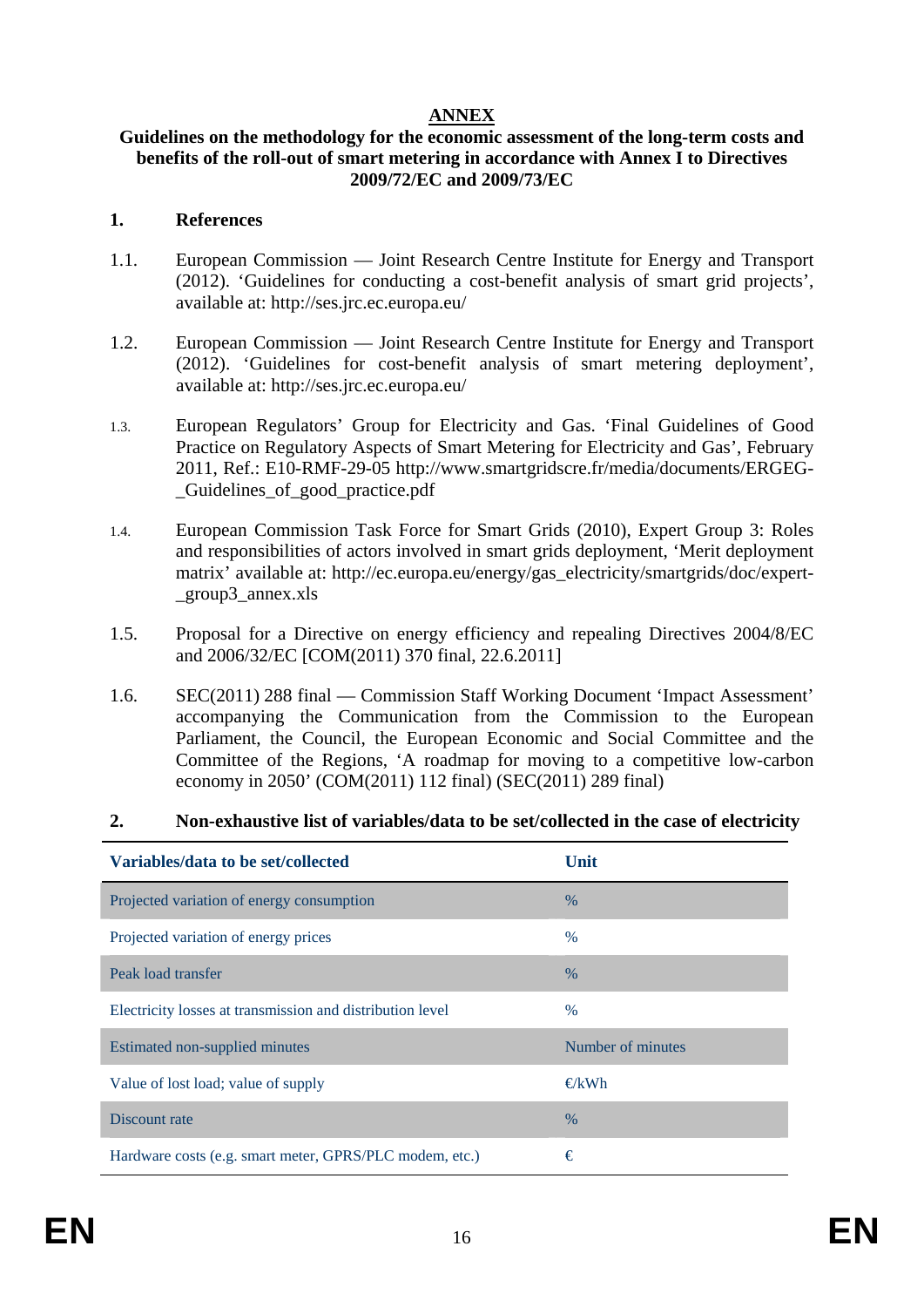| Number of smart metering systems to be installed    | Number of smart meters      |
|-----------------------------------------------------|-----------------------------|
| Installation costs for smart metering system        | €                           |
| Life expectancy of smart metering system            | Number of years             |
| Meter reading costs                                 | $\Theta$ year               |
| Telecommunication success rate                      | $\%$                        |
| Inflation rate                                      | $\%$                        |
| Cost reduction associated with technology maturity  | $\%$                        |
| Implementation schedule                             | Number of smart meters/year |
| Percentage of meters placed in rural v. urban areas | $\%$                        |
| Carbon costs                                        | $\Theta$ tonne              |
|                                                     |                             |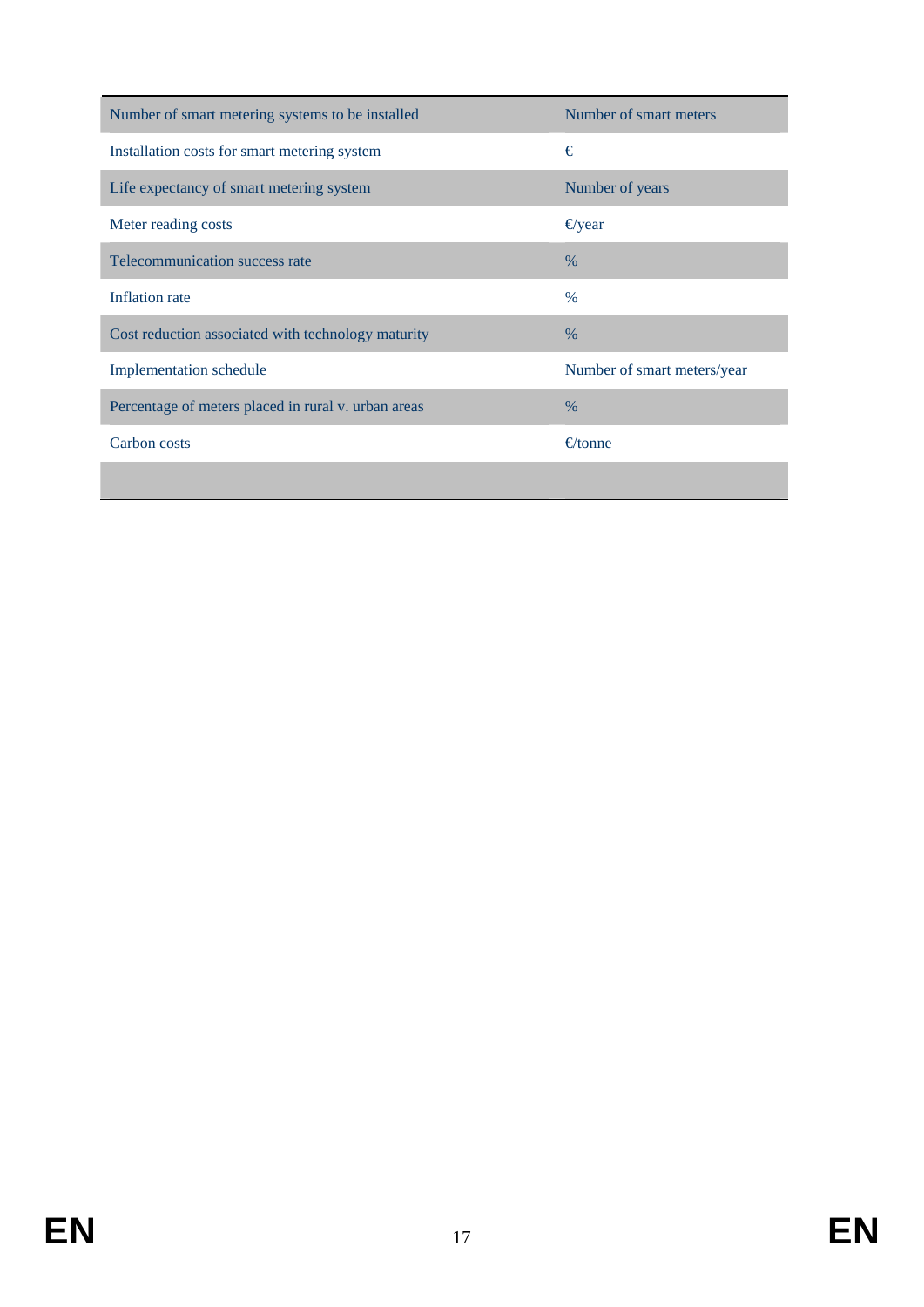

## **3. Flow-chart of steps to perform cost-benefit analysis and sensitivity analysis**

Note: During the quantitative assessment, different discount rates can be used to weigh in distinct manners benefits with a social dimension and those accruing to private stakeholders. A lower discount rate should be considered to increase the present value of societal benefits and costs.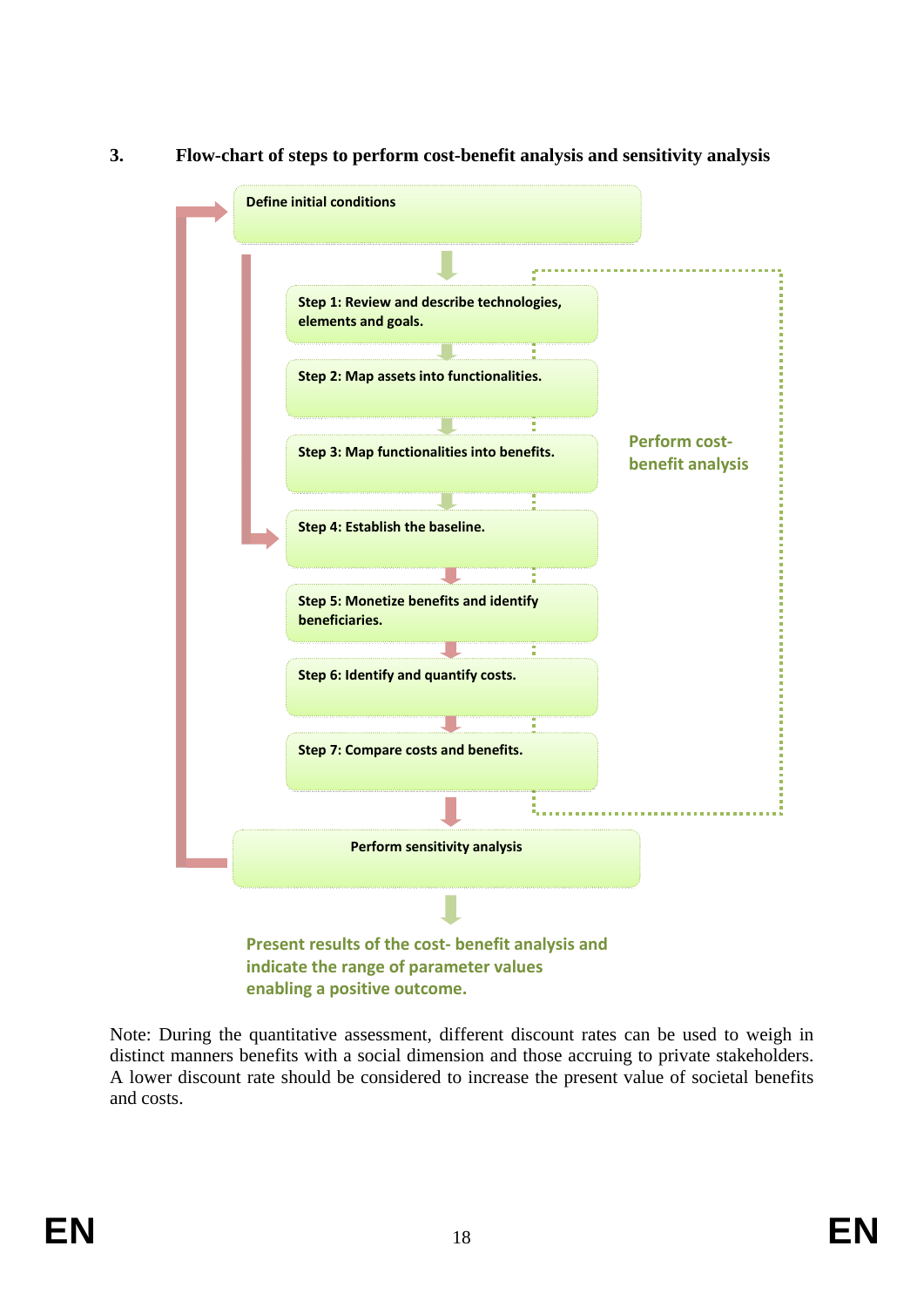In cases where the analysis permits the calculation of costs and benefits of resulting changes to carbon emissions, it is recommended that the analysis considers the carbon prices projected both in the Commission reference and decarbonisation scenarios<sup>12</sup>.

### **4. Non-exhaustive list of costs to consider for the roll-out of smart metering systems in the case of electricity**

| <b>General category</b> | Type of cost to be tracked for roll-out and to be estimated for the baseline                      |  |  |
|-------------------------|---------------------------------------------------------------------------------------------------|--|--|
| <b>CAPEX</b>            | Investment in the smart metering systems                                                          |  |  |
|                         | Investment in IT                                                                                  |  |  |
|                         | Investment in communications                                                                      |  |  |
|                         | Investment in in-home displays (if applicable)                                                    |  |  |
|                         | Generation                                                                                        |  |  |
|                         | Transmission                                                                                      |  |  |
|                         | Distribution                                                                                      |  |  |
|                         | Avoided investment in conventional meters (negative cost, to be added to the list<br>of benefits) |  |  |
| <b>OPEX</b>             | IT maintenance costs                                                                              |  |  |
|                         | Network management and front-end costs                                                            |  |  |
|                         | Communication/data transfer costs (inc. GPRS, Radio Communications, etc)                          |  |  |
|                         | Scenario management costs                                                                         |  |  |
|                         | Replacement/failure of smart metering systems (incremental)                                       |  |  |
|                         | Revenue reductions (e.g. through more efficient consumption)                                      |  |  |
|                         | Generation                                                                                        |  |  |
|                         | Distribution                                                                                      |  |  |
|                         | Transmission                                                                                      |  |  |
|                         | Meter reading                                                                                     |  |  |
|                         | Call centre/customer care                                                                         |  |  |
|                         | Training costs (e.g. customer care personnel and installation personnel)                          |  |  |
| <b>Reliability</b>      | <b>Restoration costs</b>                                                                          |  |  |

<sup>&</sup>lt;sup>12</sup> Annex 7.10 to Commission Staff Working Document SEC(2011) 288 final — 'Impact Assessment': http://eur-lex.europa.eu/LexUriServ/LexUriServ.do?uri=SEC:2011:0288:FIN:EN:PDF.

<u>.</u>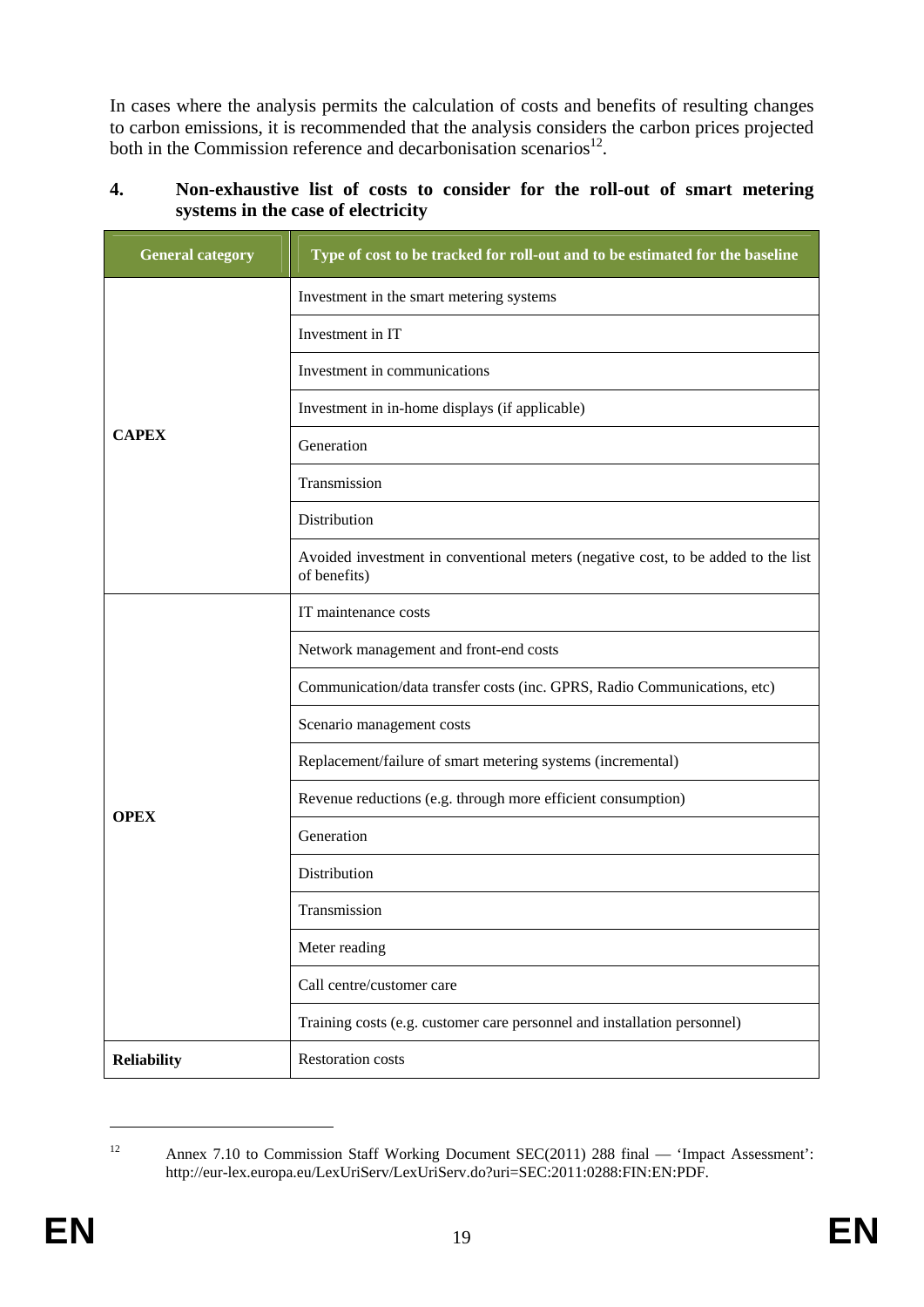| <b>Environmental</b>   | Emission costs $(CO2 control equipment, operation and emission permits)$ |  |
|------------------------|--------------------------------------------------------------------------|--|
| <b>Energy security</b> | Cost of fossil fuels consumed to generate power                          |  |
|                        | Cost of fossil fuels for transportation and operation                    |  |
| <b>Other</b>           | Cost of consumer engagement programmes                                   |  |
|                        | Sunk costs of previously installed (traditional) meters                  |  |

## **5. Non-exhaustive list of formulae for quantification of benefits in the case of electricity**

| <b>Benefit</b>                                               | Sub-benefit                                                                | <b>Monetisation calculation</b>                                                                                                                                                                                                                                                                                                                                                                                                                                                                                                                                                                                                                                                                                                                                                              |
|--------------------------------------------------------------|----------------------------------------------------------------------------|----------------------------------------------------------------------------------------------------------------------------------------------------------------------------------------------------------------------------------------------------------------------------------------------------------------------------------------------------------------------------------------------------------------------------------------------------------------------------------------------------------------------------------------------------------------------------------------------------------------------------------------------------------------------------------------------------------------------------------------------------------------------------------------------|
| <b>Reduction in meter</b><br>reading and operations<br>costs | Reduced meter<br>operations costs                                          | Value $(\epsilon)$ = [Estimated cost reductions with remote meter<br>operations ( $\epsilon$ /year)] <sub>Roll-out</sub> — [Estimated cost reductions<br>with remote meter operations ( $\epsilon$ /year) * Communications<br>failure rate (%/100)] Roll-out scenario                                                                                                                                                                                                                                                                                                                                                                                                                                                                                                                        |
|                                                              | Reduced meter reading<br>costs                                             | Value ( $\epsilon$ ) = [cost with local meter readings ( $\epsilon$ )] <sub>Baseline</sub> –<br>[Estimated cost of obtaining local 'disperse' meter readings<br>$(\epsilon)$ Roll-out scenario<br>Where:<br>[cost with local meter readings $(\epsilon)$ ] <sub>Baseline</sub> =# of clients in LV<br>* Historical meter reading cost/client/year $(\epsilon)$<br>[Estimated cost of obtaining local 'disperse' meter readings<br>(€)] <sub>Roll-out scenario</sub> =[# of clients in $LV^{13}$ *% of clients <u>not</u><br>included in the roll-out*Average disperse reading cost per<br>client ( $\epsilon$ /client) ]+ [# of clients in LV *% of clients included<br>in the roll-out*Communications failure rate (%)*Average<br>disperse reading cost per client ( $\epsilon$ /# clients) |
|                                                              | Reduced billing costs                                                      | Value $(\epsilon) = [H \text{ of clients in LV} * Billing cost/client/year$<br>(€) $I_{\text{Baseline}}$ – [# of clients in LV * Billing cost/client/year<br>$(\epsilon)$ Roll-out scenario                                                                                                                                                                                                                                                                                                                                                                                                                                                                                                                                                                                                  |
|                                                              | Reduced call<br>centre/customer care<br>costs                              | <i>Value</i> ( $\epsilon$ ) = [# of clients in LV * Customer care<br>cost/client/year $(\epsilon)$ ] <sub>Baseline</sub> — [# of clients in LV * Customer<br>care cost/client/year $(\epsilon)$ ] <sub>Roll-out scenario</sub>                                                                                                                                                                                                                                                                                                                                                                                                                                                                                                                                                               |
| <b>Reduction in operational</b><br>and maintenance costs     | Reduced maintenance<br>costs of assets                                     | Value $(\epsilon)$ = [Direct costs relating to maintenance of<br>assets(€/year)] $_{\text{Baseline}}$ - [Direct costs relating to<br>maintenance of assets ( $\epsilon$ /year)] Roll-out scenario                                                                                                                                                                                                                                                                                                                                                                                                                                                                                                                                                                                            |
|                                                              | Reduced costs of<br>equipment breakdowns                                   | Value ( $\epsilon$ ) = [Cost of equipment breakdowns ( $\epsilon$ /year)] <sub>Baseline</sub><br>— [Cost of equipment breakdowns (€/year)] Roll-out scenario                                                                                                                                                                                                                                                                                                                                                                                                                                                                                                                                                                                                                                 |
| Deferred/avoided<br>distribution capacity<br>investments     | Deferred distribution<br>capacity investments due<br>to asset remuneration | Value $(\epsilon)$ = Annual investment to support growing capacity<br>$(\epsilon$ /year) * Time deferred (# of years) * Remuneration rate<br>on investment (%/100)                                                                                                                                                                                                                                                                                                                                                                                                                                                                                                                                                                                                                           |

<sup>&</sup>lt;sup>13</sup> Low voltage

1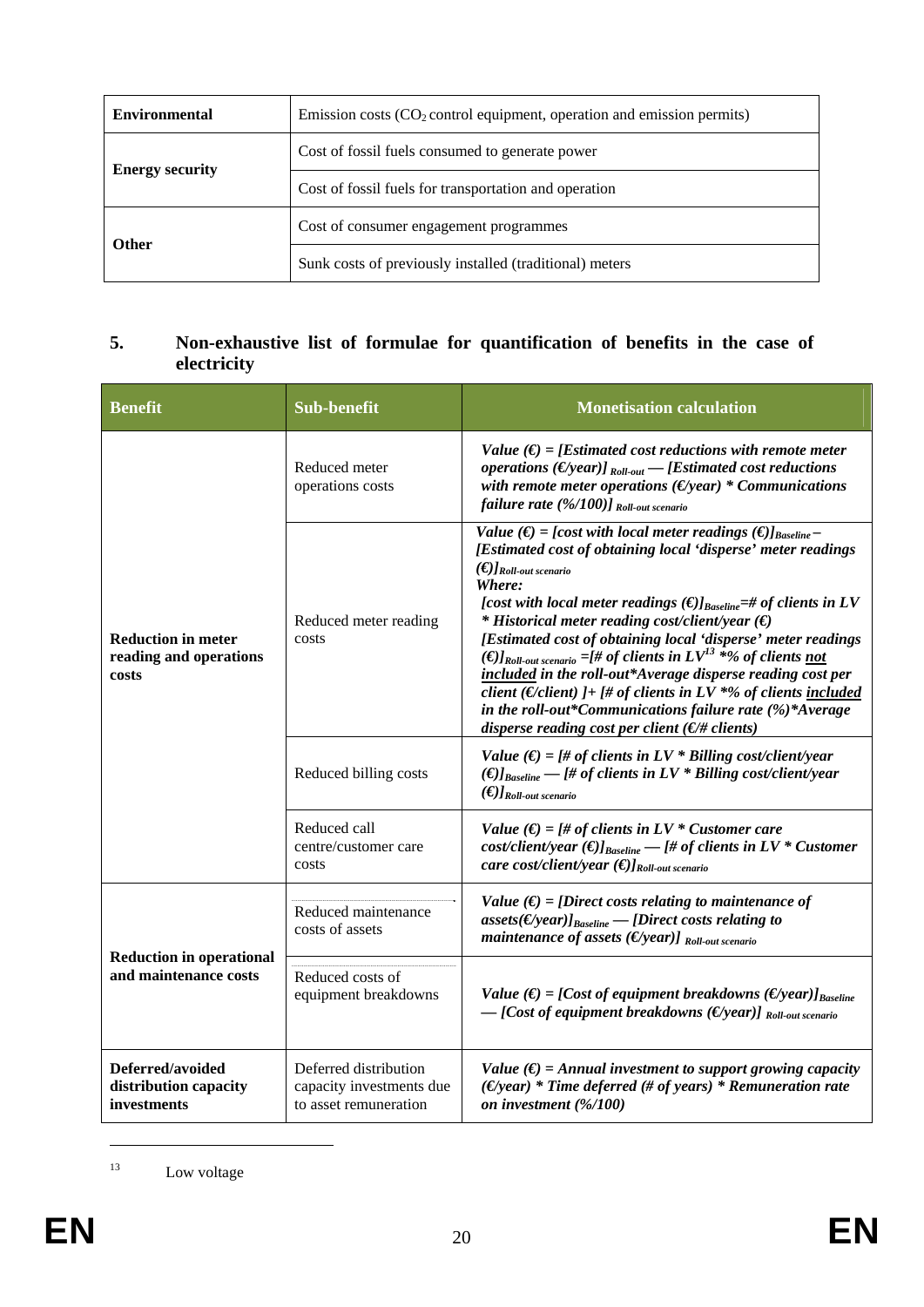|                                                                                                                | Deferred distribution<br>capacity investments due<br>to asset amortisation | Value $(\epsilon)$ = Annual investment to support growing capacity<br>( $\epsilon$ /year) * Time deferred (# of years) * # of years capacity<br>asset amortisation                                                                                                                              |
|----------------------------------------------------------------------------------------------------------------|----------------------------------------------------------------------------|-------------------------------------------------------------------------------------------------------------------------------------------------------------------------------------------------------------------------------------------------------------------------------------------------|
| Deferred/avoided<br>transmission capacity<br>investments                                                       | Deferred transmission<br>capacity investments due<br>to asset remuneration | Value $(\epsilon)$ = Annual investment to support growing capacity<br>$(\epsilon$ /year) * Time deferred (# of years) * Remuneration rate<br>on investment (%/100)                                                                                                                              |
|                                                                                                                | Deferred transmission<br>capacity investments due<br>to asset amortisation | Value $(\epsilon)$ = Annual investment to support growing capacity<br>( $\epsilon$ /year) * Time deferred (# of years) * # of years capacity<br>asset amortisation                                                                                                                              |
| Deferred/avoided<br>generation capacity<br>investments                                                         | Deferred generation<br>investments for peak<br>load plants                 | Value $(\epsilon)$ = Annual investment to support peak load<br>generation ( $\epsilon$ /year) * Time deferred (# of years)                                                                                                                                                                      |
|                                                                                                                | Deferred generation<br>investments for spinning<br>reserves                | Value $(\epsilon)$ = Annual investment to support spinning reserve<br>generation ( $\epsilon$ /year) * Time deferred (# of years)                                                                                                                                                               |
| <b>Reduction of technical</b><br>losses of electricity                                                         | Reduced technical losses<br>of electricity                                 | Value $(\epsilon)$ = Reduced losses via energy efficiency $(\epsilon$ /year) +<br>Reduced losses via voltage control ( $\epsilon$ /year) + Reduced<br>losses at transmission level $(\epsilon y)$ year)                                                                                         |
| <b>Electricity cost savings</b>                                                                                | Consumption reduction                                                      | Value $(\epsilon)$ = Energy rate $(\epsilon/MWh)^*$ Total energy<br>consumption at $LV(MWh) * Estimated % of consumption$<br>reduction with roll-out (%/100)                                                                                                                                    |
|                                                                                                                | Peak load transfer                                                         | Value $(\epsilon)$ = Wholesale margin difference between peak and<br>non-peak generation margin $(\text{\ensuremath{\mathfrak{C}}}/MWh)$ * % Peak load<br>transfer $(\frac{\%}{100})$ * Total energy consumption at LV (MWh)                                                                    |
| <b>Reduction of commercial</b><br>losses                                                                       | Reduced electricity theft                                                  | Value ( $\epsilon$ ) = % of clients with energy theft (%/100) *<br>Estimated average price value of energy load not<br>recorded/client/year $(\epsilon)$ * Total number of clients LV (# of<br><i>clients</i> )                                                                                 |
|                                                                                                                | Recovered revenue<br>relating to 'contracted<br>power' fraud               | Value $(\epsilon)$ = % of clients with 'contracted power fraud'<br>$(\frac{9}{6}/100)$ * Estimated price value of contracted power not<br>paid/client/year $(\epsilon)$ * Total number of clients LV (# of<br>clients)                                                                          |
|                                                                                                                | Recovered revenue<br>relating to incremental<br>'contracted power'         | Value $(\epsilon)$ = % of clients requesting incremental contracted<br>power after smart metering system installation $(\frac{\%}{100})$ *<br>Average estimated value of recovered revenue due to<br>incremental contracted power $(\epsilon)$ * Total number of clients<br>$LV$ (# of clients) |
| <b>Reduction of outage</b><br>times (thanks to<br>advanced monitoring<br>and real-time network<br>information) | Value of service                                                           | Value ( $\epsilon$ ) = Total energy consumed $MV^{14}+LV(MWh)/$<br>Minutes per year (#/year) * Average non-supplied<br>minutes/year (#/year) * Value of lost load ( $\epsilon$ /MWh) * %<br>Decrease in outage time (%/100)                                                                     |
|                                                                                                                | Reduced cost of client<br>indemnification                                  | Value ( $\epsilon$ ) = Average annual client indemnifications ( $\epsilon$ ) * %<br><b>Reduction of client compensations</b>                                                                                                                                                                    |

<sup>&</sup>lt;sup>14</sup> Medium voltage

1